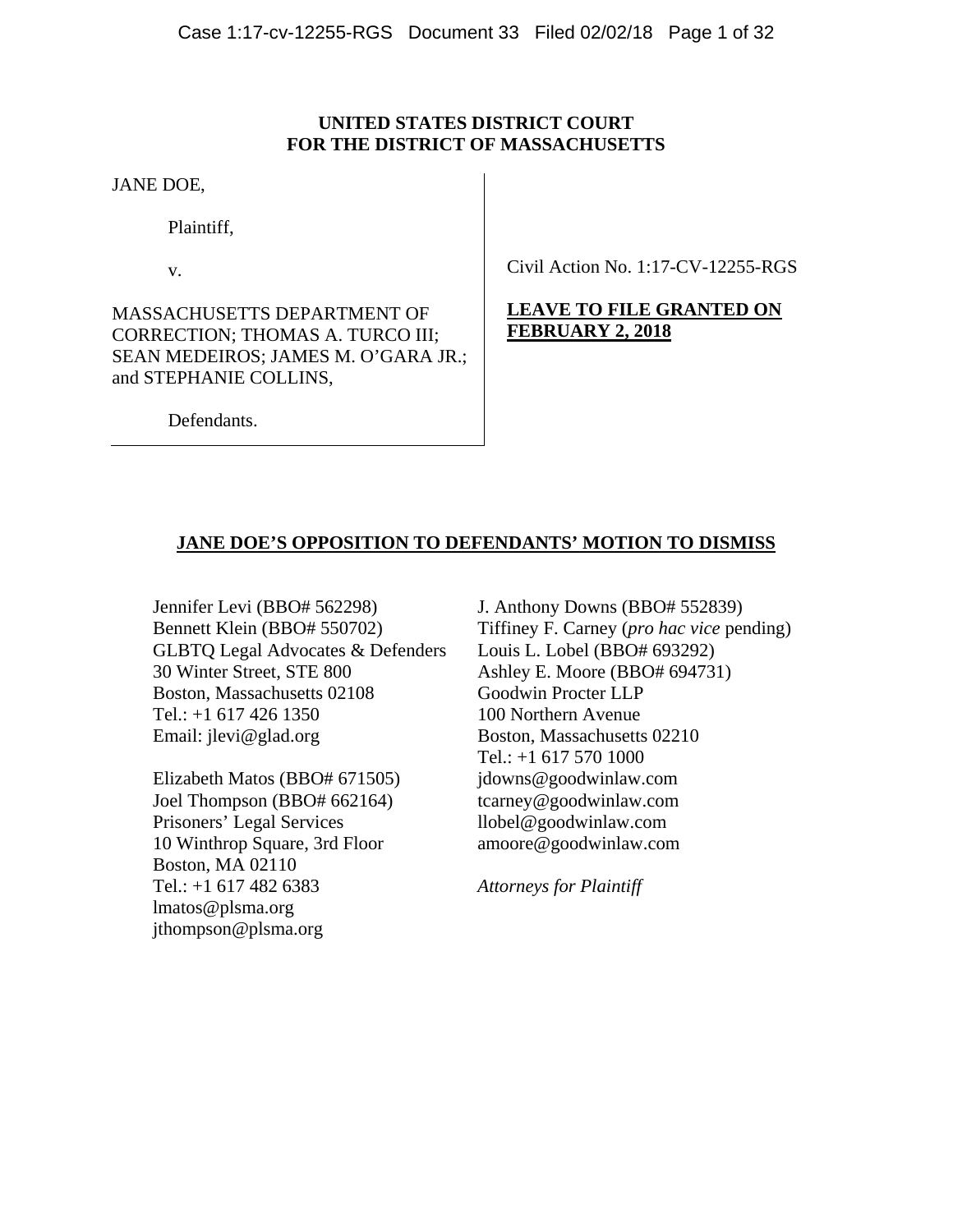# **TABLE OF CONTENTS**

# **Page**

| I. | THE COURT SHOULD DENY DEFENDANTS' MOTION TO DISMISS.  4 |                                                                                                                                 |       |                                                                                                                                     |  |  |
|----|---------------------------------------------------------|---------------------------------------------------------------------------------------------------------------------------------|-------|-------------------------------------------------------------------------------------------------------------------------------------|--|--|
|    | A.                                                      |                                                                                                                                 |       |                                                                                                                                     |  |  |
|    | <b>B.</b>                                               | Ms. Doe States a Claim of Disability Discrimination Under Title II<br>of the ADA and § 504 of the FRA in Counts I and II of the |       |                                                                                                                                     |  |  |
|    |                                                         | 1.                                                                                                                              |       | Ms. Doe is a Qualified Individual with a Disability Under the                                                                       |  |  |
|    |                                                         | 2.                                                                                                                              |       | Ms. Doe Has Sufficiently Pled That She Has Been Subjected<br>to Discrimination Under Title II of the ADA and § 504 of the           |  |  |
|    |                                                         | 3.                                                                                                                              |       |                                                                                                                                     |  |  |
|    |                                                         |                                                                                                                                 | a.    | No Exclusion for Gender Dysphoria Appears                                                                                           |  |  |
|    |                                                         |                                                                                                                                 | $b$ . | Even if Gender Dysphoria is a GID, the ADA's<br>GIDs Exclusion Does Not Apply to All Claims                                         |  |  |
|    |                                                         |                                                                                                                                 | c.    | Defendants' View of The GIDs Exclusion Would                                                                                        |  |  |
|    | $\mathcal{C}$ .                                         |                                                                                                                                 |       | Ms. Doe States a Claim for a Violation of Equal Protection Under<br>the Fourteenth Amendment and 42 U.S.C. § 1983 in Counts III and |  |  |
|    | D.                                                      |                                                                                                                                 |       | Ms. Doe States a Claim for a Violation of Due Process Under the<br>Fourteenth Amendment and 42 U.S.C. § 1983 In Counts IV and       |  |  |
|    |                                                         |                                                                                                                                 |       |                                                                                                                                     |  |  |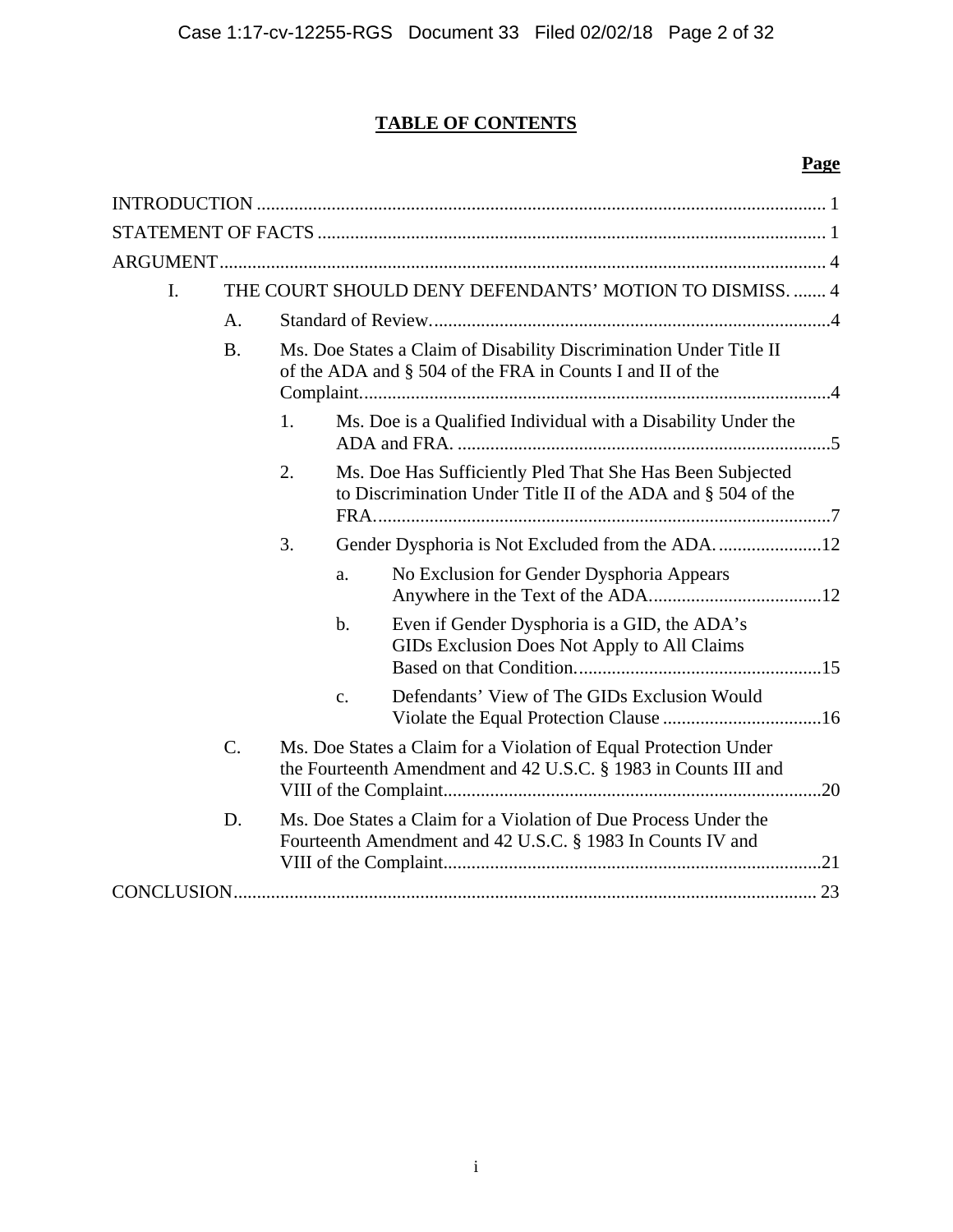# **TABLE OF AUTHORITIES**

| <b>Cases</b>                                                                   |
|--------------------------------------------------------------------------------|
| Ability Ctr. Of Greater Toledo v. City of Sandusky,                            |
| Adkins v. City of New York,                                                    |
| Bd. Of Educ. Of the Highland Local Sch. Dist. v. United States Dep't of Educ., |
| Bell Atlantic v. Twombly,                                                      |
| Blatt v. Cabela's Retail, Inc.,                                                |
| Blatt v. Cabela's Retail, Inc.,                                                |
| Bragdon v. Abbott,                                                             |
| Brocksmith v. United States,                                                   |
| County of Sacramento v. Lewis,                                                 |
| Cox v. Massachusetts Dep't of Corr.,                                           |
| Crowder v. Kitagawa,                                                           |
| Daniels v. Williams,                                                           |
| Doe 1 v. Trump,                                                                |
| Doe v. Arrisi,                                                                 |
| Doe v. Dzurenda,                                                               |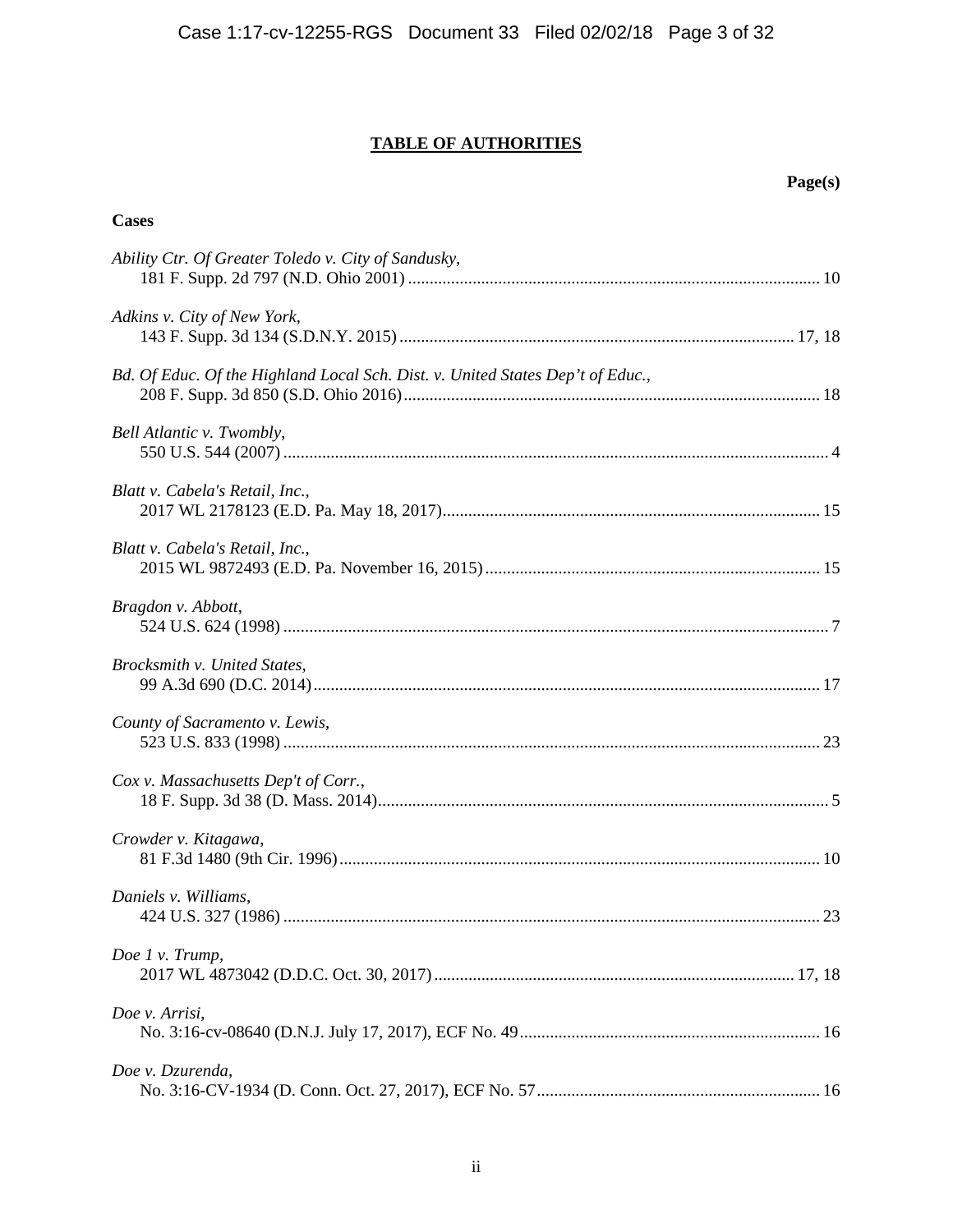| Doe v. United Consumer Fin. Serv.,                                                                                                       |
|------------------------------------------------------------------------------------------------------------------------------------------|
| Evancho v. Pine-Richland Sch. Dist.,                                                                                                     |
| Fabian v. Hosp. of Cent. Conn.,                                                                                                          |
| Freeman v. Town of Hudson,                                                                                                               |
| Glenn v. Brumby,                                                                                                                         |
| Gonzalez-Fuentes v. Molina,                                                                                                              |
| Hason v. Med. Bd. of California,                                                                                                         |
| Henderson v. Thomas,                                                                                                                     |
| Innovative Health Systems v. City of White Plains,<br>117 F.3d 37 (2d Cir. 1997), superseded on other grounds by Zervos v. Verizon N.Y., |
| James v. Ranch Mart Hardware, Inc.,                                                                                                      |
| Jaros v. Illinois Dep't of Corr.,                                                                                                        |
| Johnson v. California,                                                                                                                   |
| Karnoski v. Trump,                                                                                                                       |
| Levesque v. State of New Hampshire,                                                                                                      |
| Lonergan v. Fla. Dep't of Corr.,                                                                                                         |
| Matthews v. Commonwealth Edison Co.,                                                                                                     |
| Michaels v. Akai Sec., Inc.,                                                                                                             |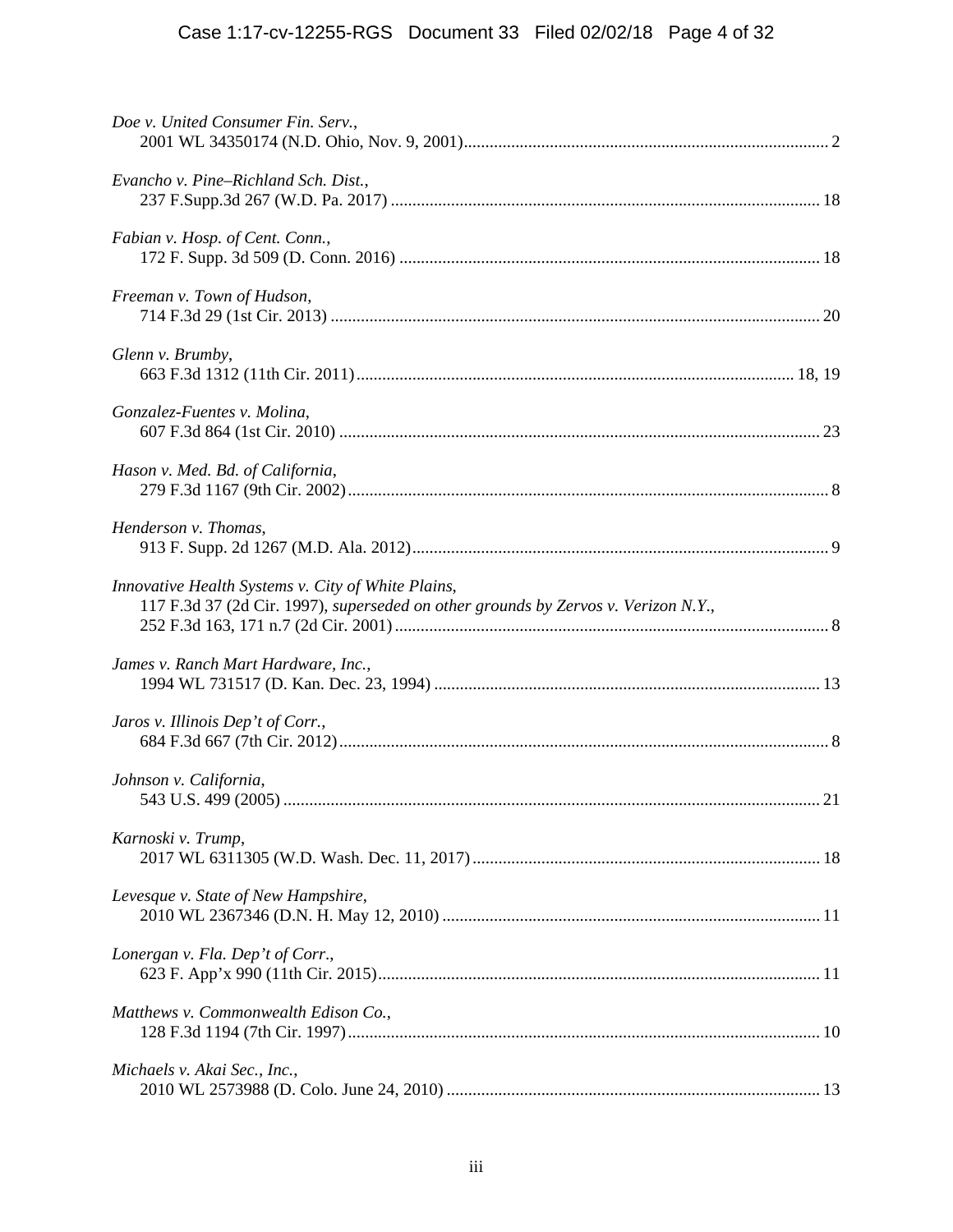# Case 1:17-cv-12255-RGS Document 33 Filed 02/02/18 Page 5 of 32

| Mississippi Pub. Employees' Ret. Sys. v. Boston Sci.,                                                                    |  |
|--------------------------------------------------------------------------------------------------------------------------|--|
| Nat'l Ass'n of the Deaf v. Harvard Univ.,<br>2016 WL 3561622 (D. Mass. Feb. 9, 2016), report and recommendation adopted, |  |
| Nattiel v. Tomlinson,                                                                                                    |  |
| Noel v. N.Y. City Taxi & Limousine Comm'n,                                                                               |  |
| Pa. Dep't of Corr. v. Yeskey,                                                                                            |  |
| Parker v. Universidad de Puerto Rico,                                                                                    |  |
| Phipps v. Sheriff of Cook County,                                                                                        |  |
| Romer v. Evans,                                                                                                          |  |
| Rosa v. Park W Bank Trust Co.,                                                                                           |  |
| Sandin v. Conner,                                                                                                        |  |
| Santiago Ortiz v. Caparra Ctr. Assocs., LLC,                                                                             |  |
| Schroer v. Billington,                                                                                                   |  |
| Schwenk v Hartford,                                                                                                      |  |
| Smith v. City of Salem,                                                                                                  |  |
| Stockman v. Trump,                                                                                                       |  |
| Stone v. Trump,                                                                                                          |  |
| U.S. Dep't of Agric. v. Moreno,                                                                                          |  |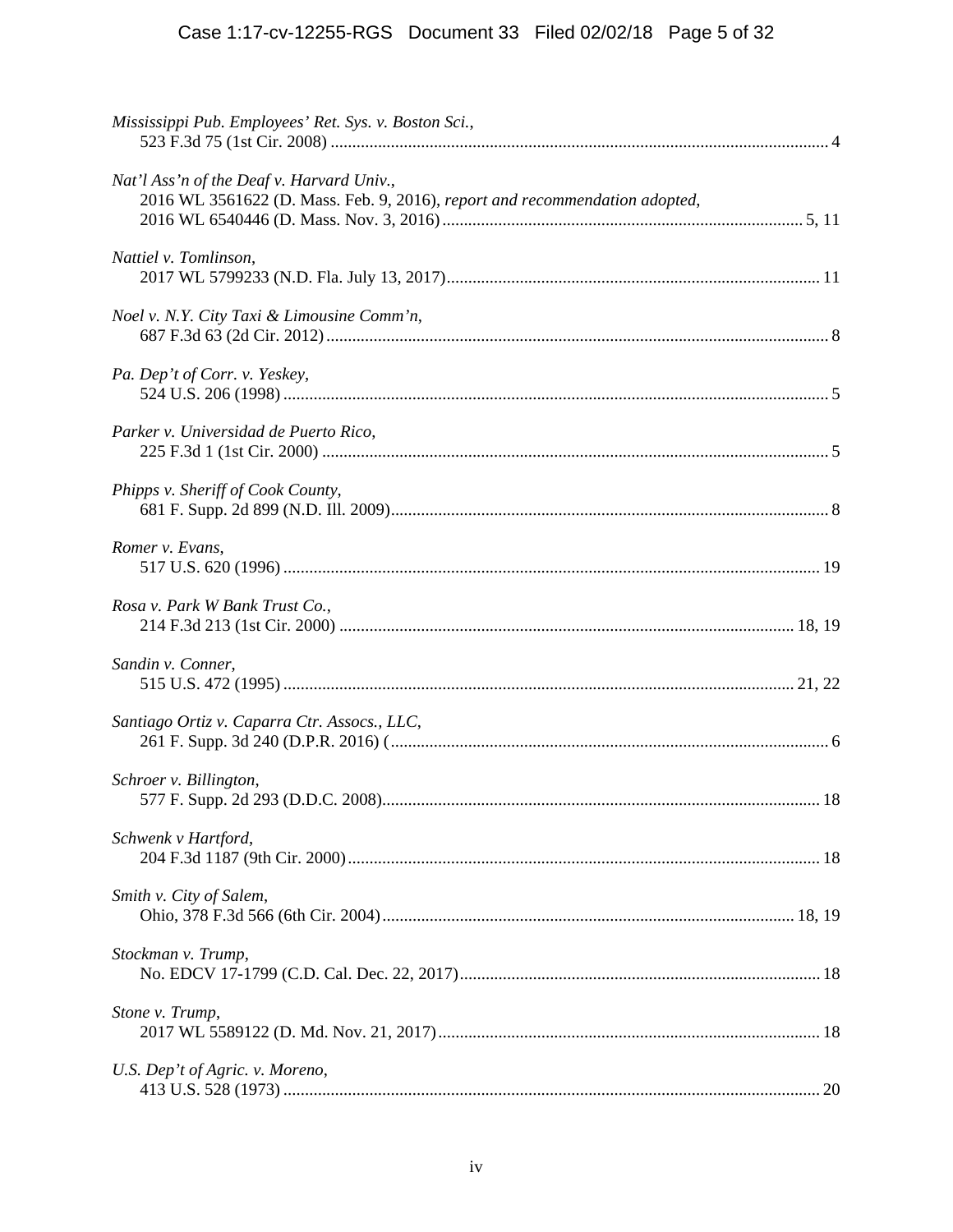# Case 1:17-cv-12255-RGS Document 33 Filed 02/02/18 Page 6 of 32

| United States v. Dwinells,                                                                                                   |  |
|------------------------------------------------------------------------------------------------------------------------------|--|
| United States v. Happy Time Day Care Ctr.,                                                                                   |  |
| Vill. of Willowbrook v. Olech,                                                                                               |  |
| Whitaker By Whitaker v. Kenosha Unified Sch. Dist. No. 1 Bd. of Educ.,                                                       |  |
| Wilkinson v. Austin,                                                                                                         |  |
| Wis. Cmty. Servs. v. City of Milwaukee,                                                                                      |  |
| Yeskey v. Com. of Pa. Dep't of Corr.,<br>118 F.3d 168 (3rd Cir. 1997), aff'd sub nom, Pa, Dep't of Corr. v. Yeskey, 524 U.S. |  |
| Zond v. Fujitsu Semiconductor,                                                                                               |  |
| <b>Statutes</b>                                                                                                              |  |
|                                                                                                                              |  |
|                                                                                                                              |  |
|                                                                                                                              |  |
|                                                                                                                              |  |
|                                                                                                                              |  |
| <b>Federal Regulations</b>                                                                                                   |  |
|                                                                                                                              |  |
|                                                                                                                              |  |
|                                                                                                                              |  |
|                                                                                                                              |  |
|                                                                                                                              |  |
|                                                                                                                              |  |
|                                                                                                                              |  |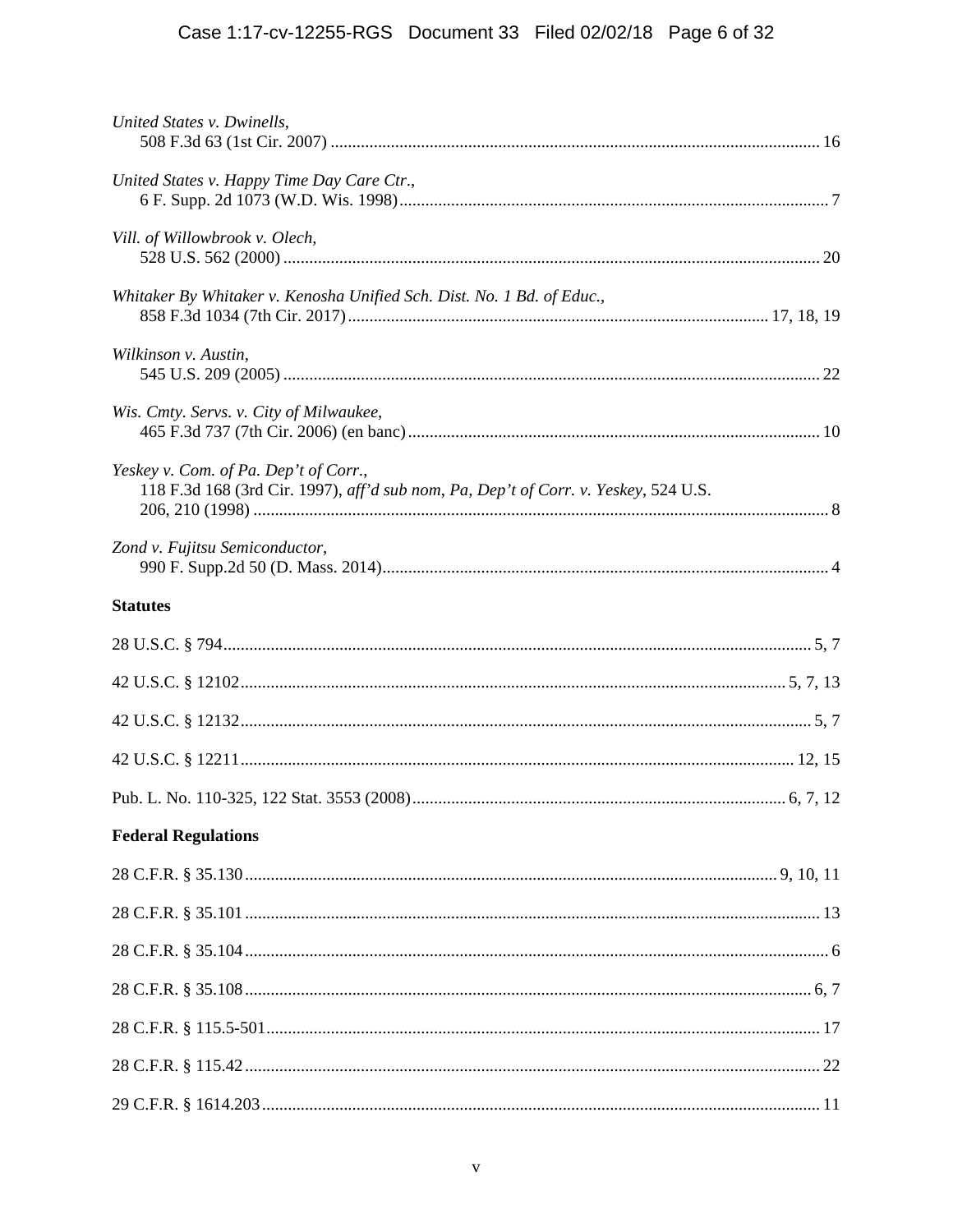| <b>Federal Rules</b> |  |
|----------------------|--|
|                      |  |

| <b>Other Authorities</b>                                                                                                                                                                                                         |  |
|----------------------------------------------------------------------------------------------------------------------------------------------------------------------------------------------------------------------------------|--|
|                                                                                                                                                                                                                                  |  |
|                                                                                                                                                                                                                                  |  |
|                                                                                                                                                                                                                                  |  |
|                                                                                                                                                                                                                                  |  |
| AMERICAN PSYCHIATRIC ASSOCIATION, DIAGNOSTIC AND STATISTICAL                                                                                                                                                                     |  |
| AMERICAN PSYCHIATRIC ASSOCIATION, DIAGNOSTIC AND STATISTICAL                                                                                                                                                                     |  |
| AMERICAN PSYCHIATRIC ASSOCIATION, GENDER DYSPHORIA (2013),<br>https://www.psychiatry.org/File%20Library/Psychiatrists/Practice/DSM/APA_DSM-                                                                                      |  |
| Aruna Saraswat, MD, Jamie D. Weinand, BA, BS & Joshua D. Safer, MD, Evidence<br>Supporting the Biologic Nature of Gender Identity, 21 ENDOCRINE PRACTICE                                                                         |  |
| Christine Michelle Duffy, The Americans with Disabilities Act of 1990 and the<br>Rehabilitation Act of 1973, in GENDER IDENTITY AND SEXUAL ORIENTATION<br>DISCRIMINATION IN THE WORKPLACE: A PRACTICAL GUIDE (Christine Michelle |  |
| Kevin M. Barry et al., A Bare Desire to Harm: Transgender People and the Equal                                                                                                                                                   |  |
| Margo Schlanger, How the ADA Regulates and Restricts Solitary Confinement for<br>People with Mental Disabilities Mental Disabilities, AM. CONST. SOC'Y FOR L. &                                                                  |  |
|                                                                                                                                                                                                                                  |  |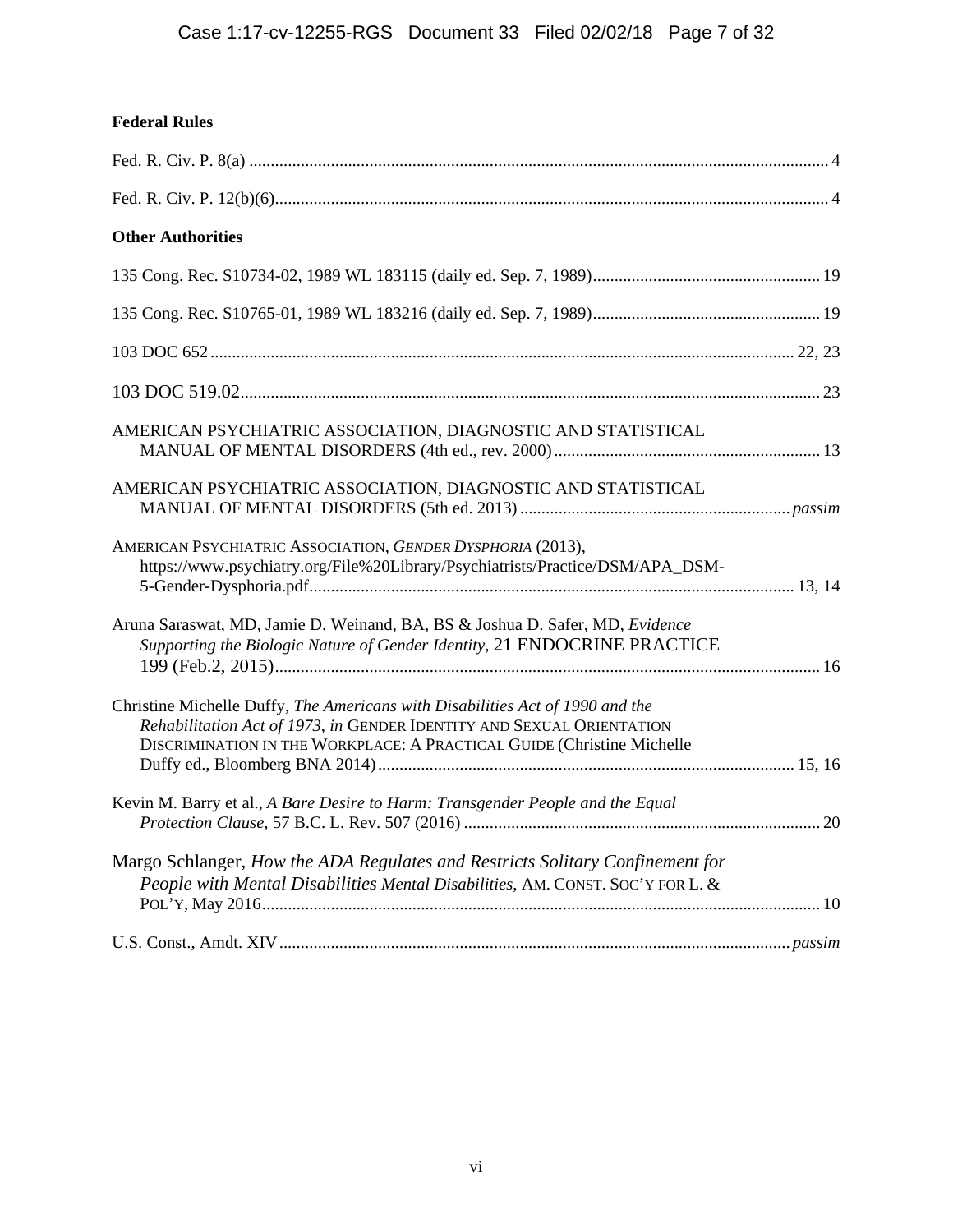#### **INTRODUCTION**

Plaintiff Jane Doe, a transgender woman who suffers from Gender Dysphoria, is wrongly incarcerated in a men's correctional facility, and despite her repeated requests for a change in how she is treated, she faces serious, daily discrimination, harassment, and affronts to human dignity. Her complaint properly alleges claims under the Americans with Disabilities Act ("ADA"), the Federal Rehabilitation Act ("FRA"), the United States Constitution (Equal Protection and Due Process) and 42 U.S.C § 1983 for redress of, *inter alia*, Defendants' refusal to properly place her in the women's correctional facility and for denials of repeated requests for reasonable accommodations necessary in light of, and for treatment of, her medical condition. Defendants' Motion to Dismiss Ms. Doe's Complaint should be denied, as the Complaint clearly provides sufficient factual allegations to support her claims for relief under Federal Law.<sup>1</sup> Defendants' central assertion that Ms. Doe's Gender Dysphoria is excluded from the ADA and the FRA is contrary to the statutory language and, if adopted by this Court, would result in a constitutional violation.

### **STATEMENT OF FACTS**

The facts alleged in the Complaint (D.I. 1), including the following, must be accepted as true: Plaintiff Ms. Doe is a woman. Compl. ¶ 4 (she "has long ago undergone the process of gender transition and is a woman"). *See also* Compl. ¶¶ 28-29, 31. Although she was assigned the sex of male at birth, Ms. Doe's female gender identity has been long-standing. Consistent with her gender identity, Ms. Doe has lived as a woman for over four decades. Her body reflects her identity as a woman and is seen that way by others. Compl.  $\P$  5, 24-25, 27, 33-34, 40, 47. She is currently serving a three- to four-year sentence for a nonviolent drug offense. Compl.

<sup>&</sup>lt;sup>1</sup> Plaintiff agrees to the dismissal without prejudice of her cognate state constitutional claims (Counts V, VI, and VII).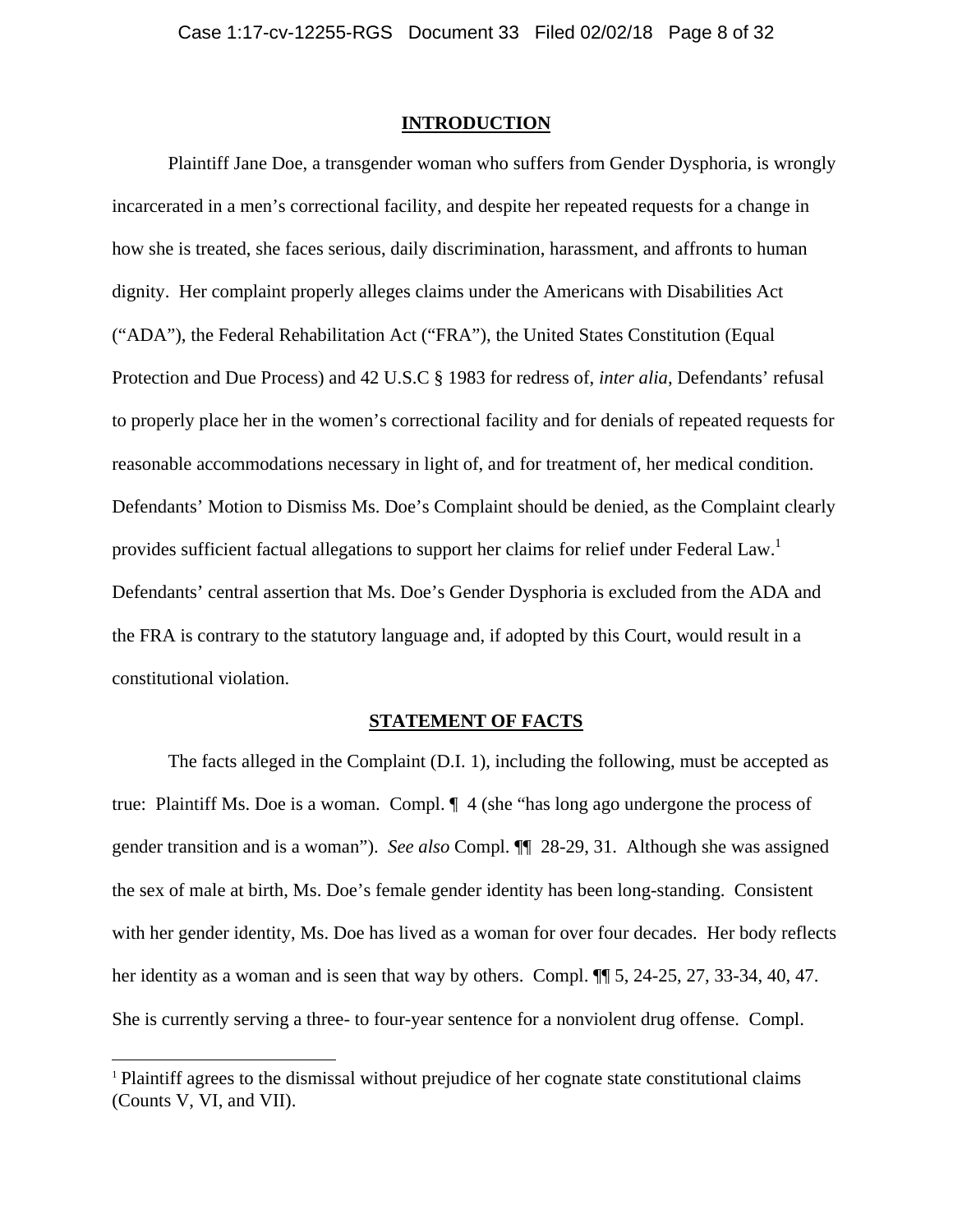#### Case 1:17-cv-12255-RGS Document 33 Filed 02/02/18 Page 9 of 32

¶ 30. Despite being a woman, she was placed in a male correctional facility (MCI Norfolk), because she has a medical condition known as Gender Dysphoria. Compl. ¶¶ 2, 6, 26, 43, 62.

Gender Dysphoria is a rare but serious medical condition and a disability that is defined in the American Psychiatric Association's authoritative treatise, the Diagnostic and Statistical Manual of Mental Disorders ("DSM"), as a condition characterized by a marked incongruence between one's assigned sex at birth and one's gender identity, which results in clinically significant distress. Compl. ¶ 18. Without treatment, individuals with Gender Dysphoria often experience severe psychological harm and suffering, including suicidality. Compl. ¶¶ 21-22.

While serious, Gender Dysphoria is also highly treatable. Compl.  $\llbracket 22$ . The standard of care for treatment of Gender Dysphoria has been established by the World Professional Association for Transgender Health, the American Medical Association, American Psychological Association, and other major medical and mental health organizations. Compl. ¶ 3. The required medical treatment for Gender Dysphoria is to live consistently with one's gender identity through counseling, hormone therapy, gender reassignment surgery, and the social and legal transition to the sex associated with one's gender identity. Compl.  $\P$  3, 23.

Upon Ms. Doe's incarceration, Defendants' contracted health care providers confirmed her Gender Dysphoria diagnosis. Compl. ¶ 45. Nevertheless, Defendants' policies and practices have made it impossible for Ms. Doe to "meet the single most important treatment goal: that she be supported and recognized as a woman." Compl. ¶ 55; *see also id. ¶* 5 ("To avoid debilitating psychological dysfunction and distress, Jane Doe must be able to live consistently with her female gender identity . . . Defendants have undermined Jane Doe's ability to live as a woman").

Defendants have refused Ms. Doe's request that she be placed in the correctional facility for women. Compl. ¶¶ 59, 62. Further, while at MCI-Norfolk, Ms. Doe has been treated

2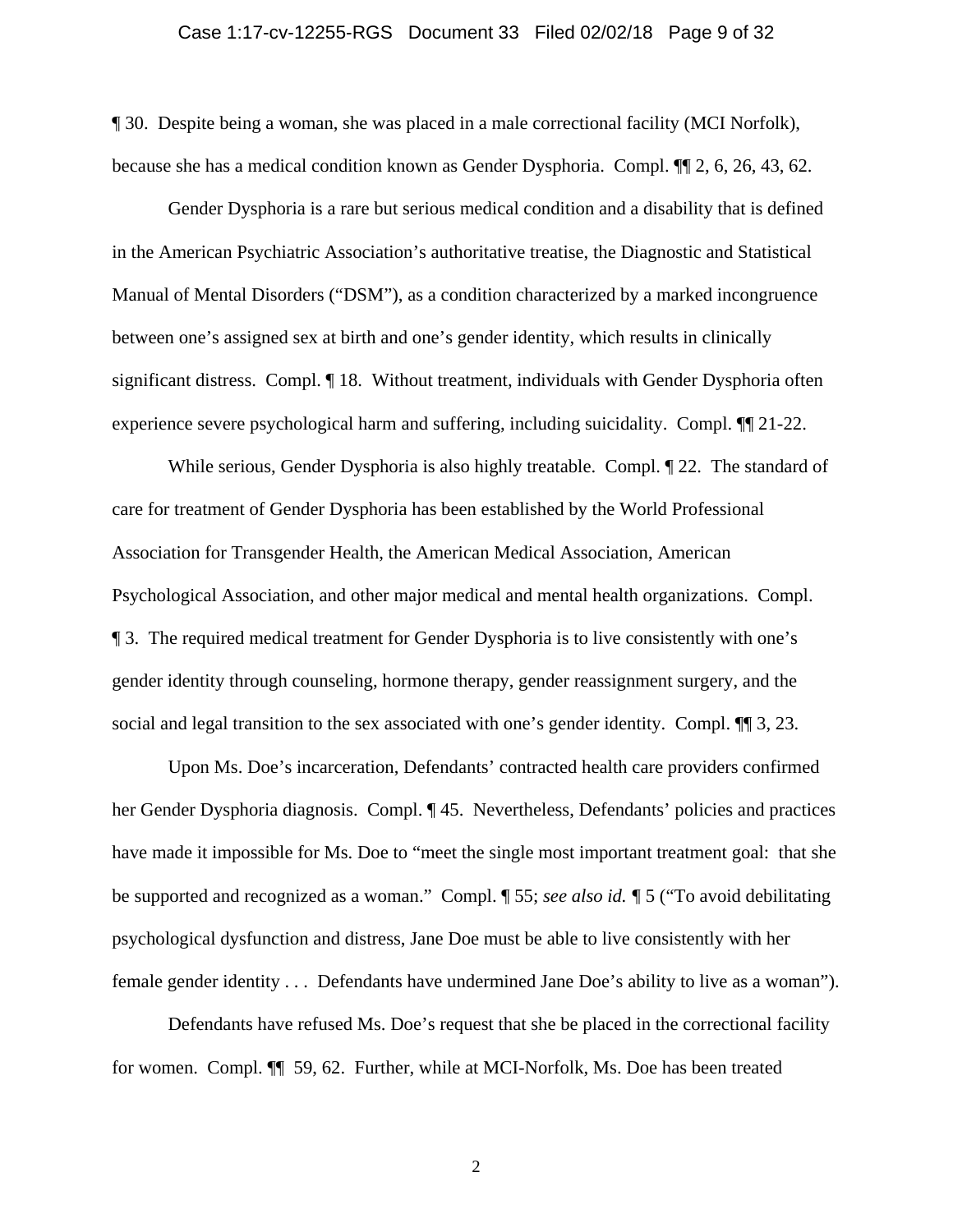#### Case 1:17-cv-12255-RGS Document 33 Filed 02/02/18 Page 10 of 32

disadvantageously relative to other inmates who do not suffer from Gender Dysphoria. For example, Ms. Doe has been forced to undergo strip searches in view of male inmates and shower in areas where males crowd in and view her naked. Compl. ¶¶ 5, 32, 34-40. Because Ms. Doe has a female gender identity and body, including having female breasts, she has been uniquely subjected to sexualized harassment, personal indignities, and violations of privacy that inmates without Gender Dysphoria are not subjected to. Compl.  $\parallel$  34 (strip-searched in front of males who viewed her breasts and yelled taunts like "You have some big, nice boobies!" and "I would like to see you spread like that in my room!"). Similarly, Defendants have a practice and policy of conducting strip searches by correctional officers of the same gender (except for emergencies). Ms. Doe, however, is treated adversely because she is strip-searched by male correctional officers even though she has a female gender identity and a female body as a result of her diagnosis of and treatment for Gender Dysphoria. *See* Compl. ¶ 33 (strip-searched by male correctional officers who "routinely grope her [female] breasts."). In addition, Defendants' correctional officers regularly refuse to call Ms. Doe by her female name or refer to her by female pronouns, and instead tell her that she is a man, all in contravention of her medical needs. Compl. ¶¶ 5, 42-44. Defendants have refused Ms. Doe's requests that Defendants comply with her medical treatment protocol, including placement in a female facility, use of female pronouns, strip searches by female correctional officers, and separate showering time and accommodations to shield her body from the view of male inmates. Compl. ¶¶ 40, 61-68. These refusals have exacerbated her Gender Dysphoria. Compl. ¶¶ 41, 54.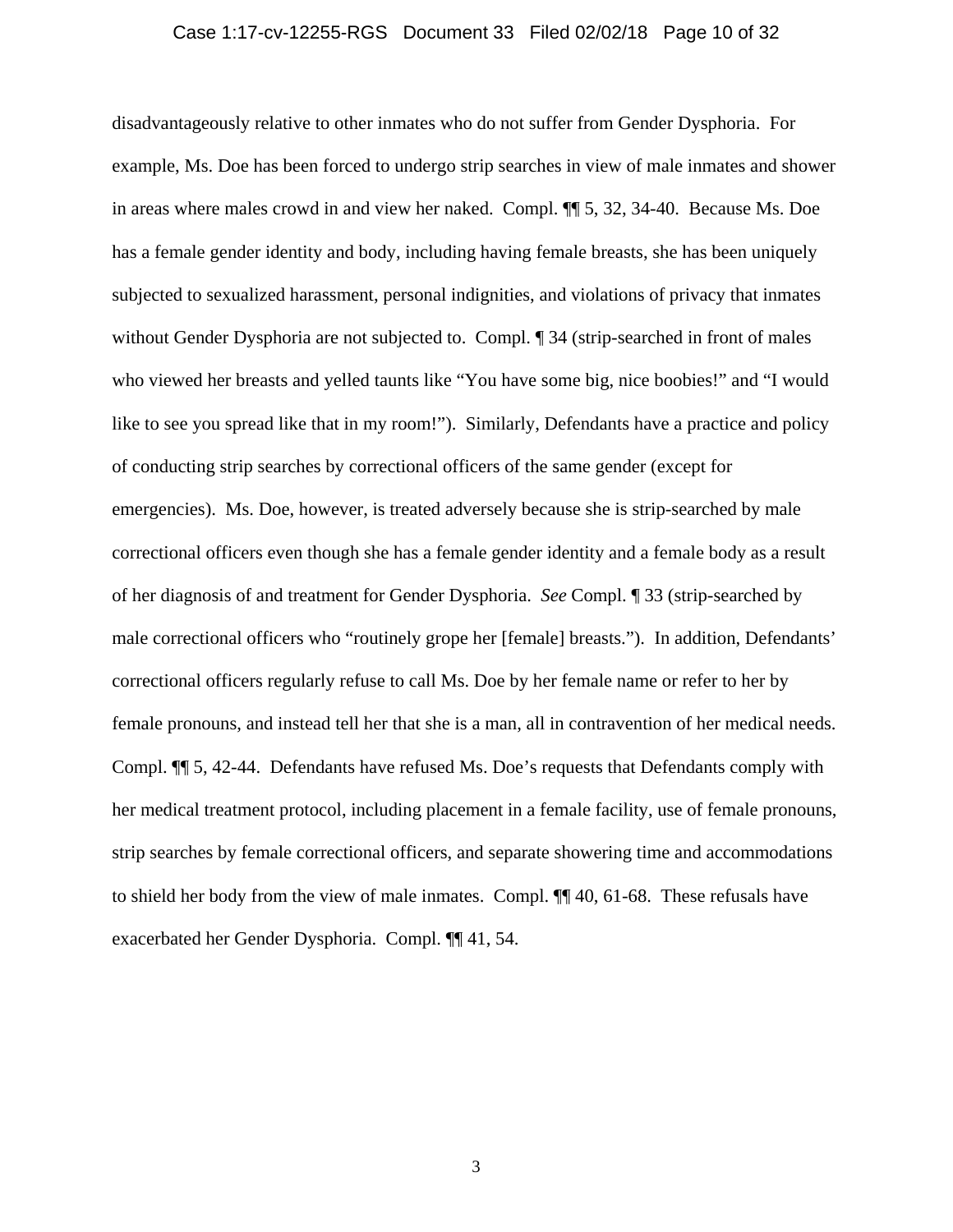#### **ARGUMENT**

## **I. THE COURT SHOULD DENY DEFENDANTS' MOTION TO DISMISS.**

#### **A. Standard of Review.**

In considering a motion to dismiss, a court must take the "factual allegations in the complaint as true and make all reasonable inferences in plaintiff's favor." *Mississippi Pub. Employees' Ret. Sys. v. Boston Sci.*, 523 F.3d 75, 85 (1st Cir. 2008); *see also Bell Atlantic v. Twombly*, 550 U.S. 544, 555-56 (2007). A Rule 12(b)(6) motion tests the sufficiency of the complaint against the pleading requirements of Federal Rule 8(a). Rule 8(a)(2) merely requires a complaint contain a short and plain statement of the claim showing that the pleader is entitled to relief, "in order to give the defendant fair notice of what the . . . claim is and the grounds upon which it rests." *Twombly*, 550 U.S. at 555. "[S]tating such a claim requires a complaint with enough factual matter (taken as true) to suggest [the required element]." *Id.* at 556. A complaint may not be dismissed merely because it appears unlikely that the plaintiff can prove those facts or will ultimately prevail on the merits. *See id.* at 554-55, 563 n.8; *Zond v. Fujitsu Semiconductor,* 990 F. Supp.2d 50, 53 (D. Mass. 2014) ("At the motion to dismiss stage a complaint generally will only be dismissed where it is 'entirely implausible' or impossible for the grouped defendants to act as alleged").

## **B. Ms. Doe States a Claim of Disability Discrimination Under Title II of the ADA and § 504 of the FRA in Counts I and II of the Complaint.**

Title II of the ADA provides that:

Subject to the provisions of this subchapter, no qualified individual with a disability shall, by reason of such disability, be excluded from participation in, or be denied the benefits of the services, programs, or activities of a public entity, or be subjected to discrimination by any such entity.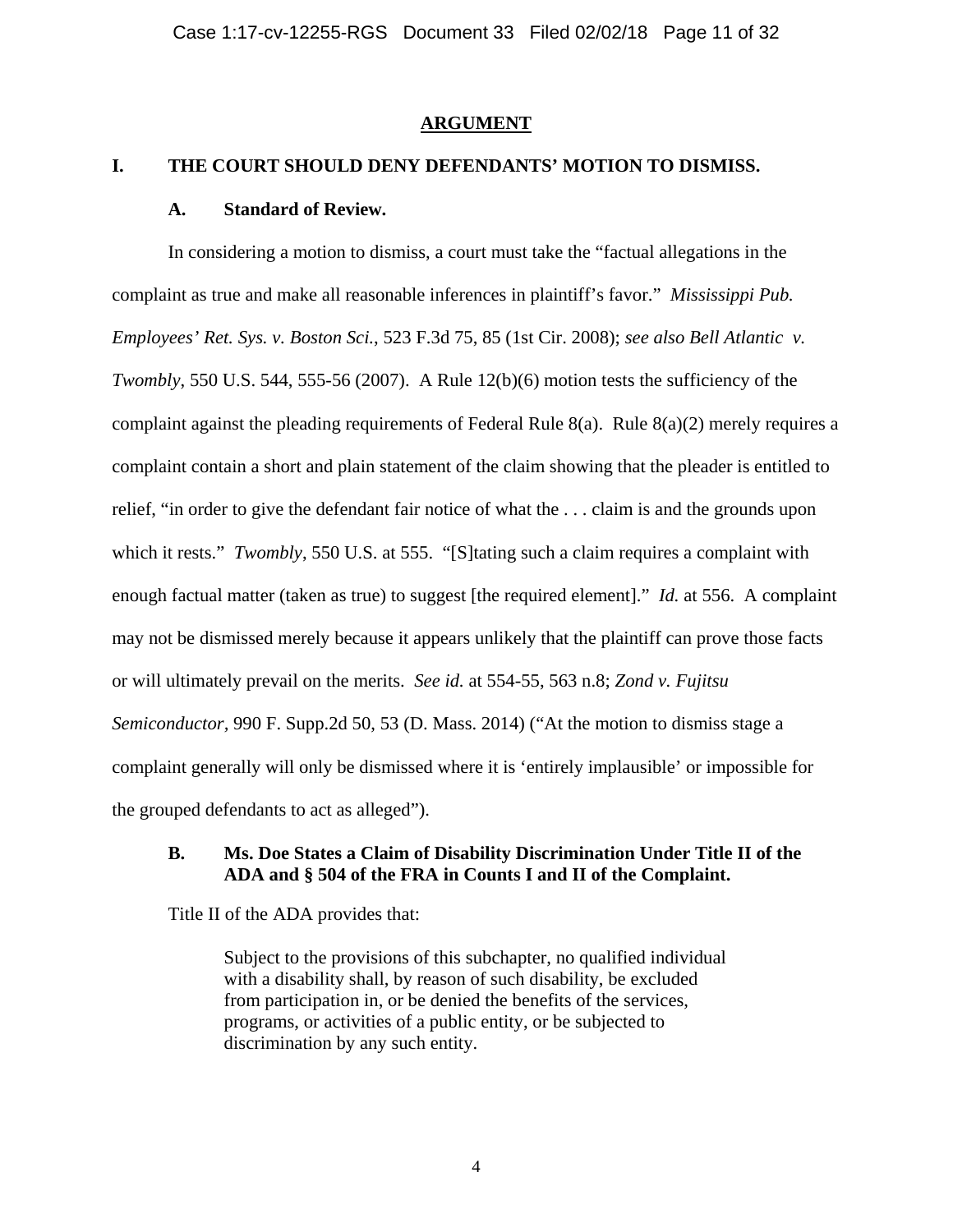42 U.S.C. § 12132. The substantive provisions of Title II and § 504 of the FRA of 1973, 29 U.S.C. § 794, are similar. Section 504 provides:

> No otherwise qualified individual with a disability in the United States … shall, solely by reason of her or his disability, be excluded from participation in, be denied the benefits of, or be subjected to discrimination under any program or activity receiving Federal financial assistance . . . .

28 U.S.C. § 794(a). The standards of liability under the FRA are identical to those under the ADA, and thus the claims are usually analyzed together. *See, e.g.*, *Nat'l Ass'n of the Deaf v. Harvard Univ.*, 2016 WL 3561622, at \*4 (D. Mass. Feb. 9, 2016), *report and recommendation adopted*, 2016 WL 6540446 (D. Mass. Nov. 3, 2016).<sup>2</sup> There is no dispute that these standards apply to a state prison. *Pa. Dep't of Corr. v. Yeskey*, 524 U.S. 206, 209-210 (1998).

To state a claim under the ADA, a plaintiff must establish "(1) that [s]he is a qualified individual with a disability; (2) that [s]he was either excluded from participation in or denied the benefits of some public entity's services, programs, or activities or was otherwise discriminated against; and (3) that such exclusion, denial of benefits, or discrimination was by reason of the plaintiff's disability." *Cox v. Massachusetts Dep't of Corr.*, 18 F. Supp. 3d 38, 48–49 (D. Mass. 2014) (quoting *Parker v. Universidad de Puerto Rico*, 225 F.3d 1, 5 (1st Cir. 2000)).

# **1. Ms. Doe is a Qualified Individual with a Disability Under the ADA and FRA.**

The ADA defines disability as: "(A) a physical or mental impairment that substantially limits one or more major life activities of such individual; (B) a record of such an impairment; or (C) being regarded as having such an impairment (as described in paragraph (3))." 42 U.S.C. §

<sup>&</sup>lt;sup>2</sup> Accordingly, plaintiff will analyze these claims under the ADA, with references to § 504 as appropriate.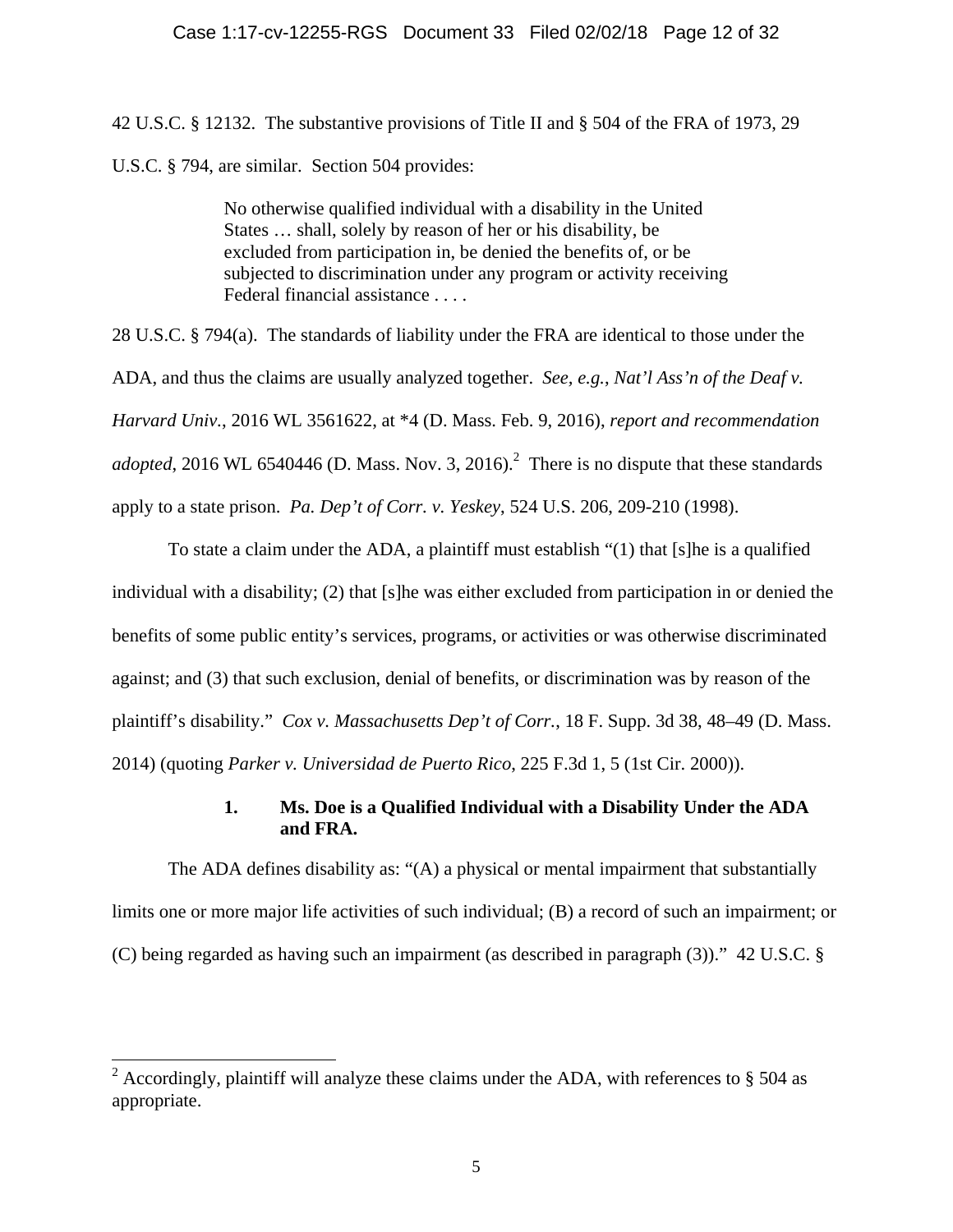12102(1). Ms. Doe's Gender Dysphoria is squarely within all three prongs of the ADA's definition of disability, and Defendants do not contend otherwise.<sup>3</sup>

For the first prong, Gender Dysphoria is clearly a serious medical condition which, as set forth in the DSM, results in debilitating psychological dysfunction without lifelong medical treatment. *See, e.g., Santiago Ortiz v. Caparra Ctr. Assocs., LLC*, 261 F. Supp. 3d 240, 245-47 (D.P.R. 2016) (noting precedent that all that is required at the pleading stage is the identification of an impairment; the rationale for the lack of need to demonstrate "substantial limitation" of a major life activity has been "fortified" by the ADA Amendments Act of 2008 ("ADAAA") which shifted the focus away from "whether an individual's impairment is a disability" to compliance with the ADA's obligations) (quoting ADAAA, Pub. L. No. 110-325, September 25, 2008, 122 Stat. 3553, § 2(b)(5)).

Ms. Doe will show that her Gender Dysphoria is both a physical and mental impairment limiting her major life activities. Gender Dysphoria is a "physiological … condition . . . affecting . . . the endocrine system" because it is caused by an atypical interaction of sex hormones and the brain and, as a result, a person with Gender Dysphoria is born with circulating hormones inconsistent with their gender identity. *See* 28 C.F.R. § 35.108(b)(1)(i). Ms. Doe's Gender Dysphoria also meets the definition of a "mental or psychological disorder" in 28 C.F.R. § 35.108(b)(1)(ii) as a serious and debilitating psychiatric diagnosis.

In addition, Ms. Doe has suffered "substantial limitation of a major life activity" because she requires lifelong treatment for Gender Dysphoria, including the administration of female

<sup>&</sup>lt;sup>3</sup> Under Title II, the term "[q]ualified individual with a disability means an individual with a disability who, with or without reasonable modifications to rules, policies, or practices . . . meets the essential eligibility requirements for the receipt of services or the participation in programs or activities provided by a public entity." 28 C.F.R. § 35.104. In a corrections context, any inmate is generally considered eligible to participate in basic aspects of prison life, and Defendants make no argument to the contrary.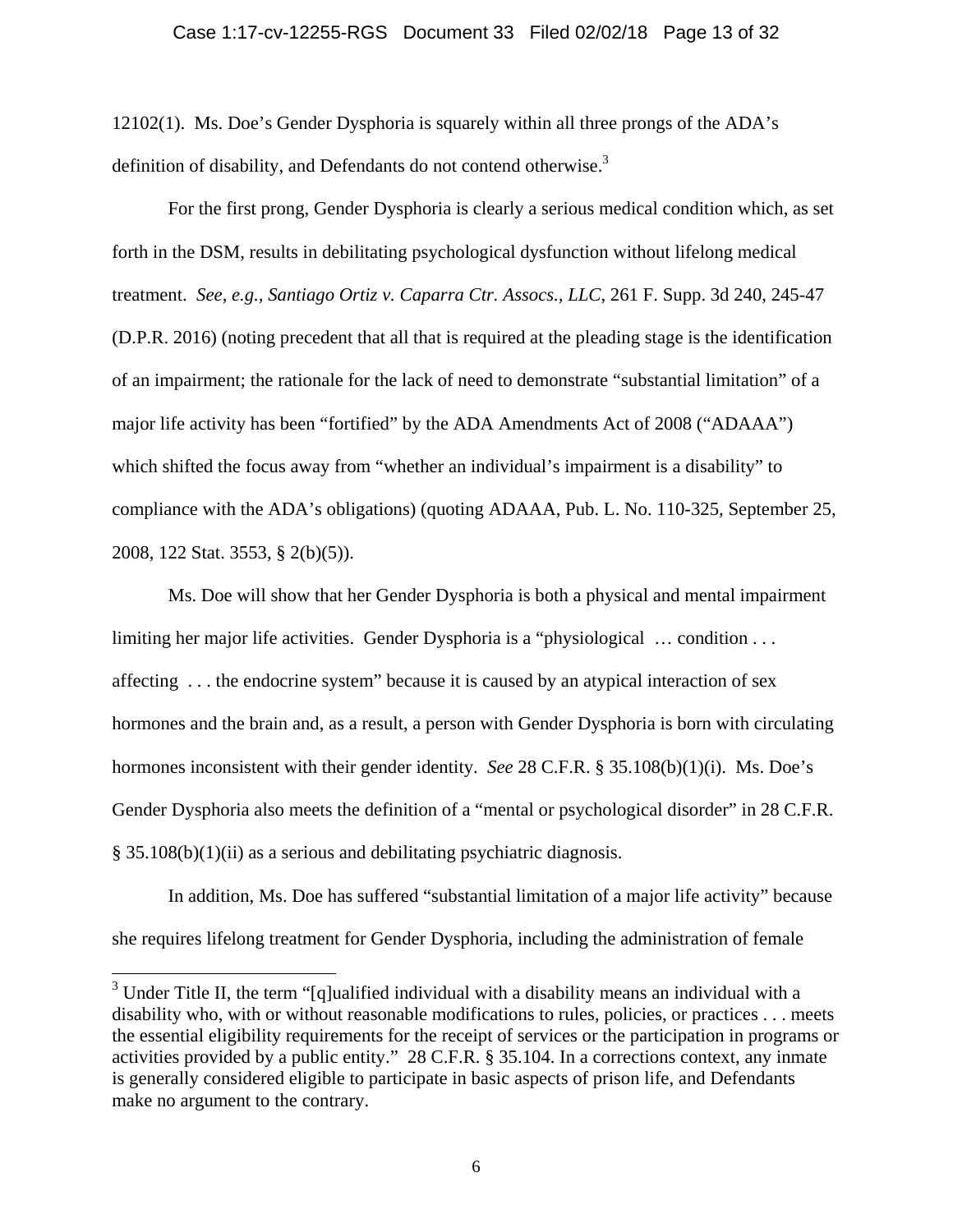#### Case 1:17-cv-12255-RGS Document 33 Filed 02/02/18 Page 14 of 32

hormones, which leaves her incapable of reproduction. *See Bragdon v. Abbott,* 524 U.S. 624, 639 (1998) ("reproduction is a major life activity"); *United States v. Happy Time Day Care Ctr*., 6 F. Supp. 2d 1073, 1080-81 (W.D. Wis. 1998) (noting that "caring for oneself" is a "major life activit[y]," and describing the lifelong need for medical care for HIV when looked at over an extended period of time as a "major life activity" under the ADA); 42 U.S.C. § 12102(2)(B) (major life activity "includes the operation of a major bodily function, including . . . endocrine, and reproductive functions").

For the second prong, Ms. Doe has a "record of" Gender Dysphoria as she alleges that she was diagnosed approximately four decades ago. Compl. ¶ 26.

For the third prong, Congress clarified in 2008 that under the "regarded as" prong a plaintiff need only assert adverse action on the basis of an impairment, here Ms. Doe's Gender Dysphoria. *See* 42 U.S.C. § 12102(3)(A) ("An individual meets the requirement of 'being regarded as having such an impairment' if the individual establishes that he or she has been subjected to an action prohibited under this chapter because of an actual or perceived physical or mental impairment whether or not the impairment limits or is perceived to limit a major life activity"); ADAAA, 122 Stat 3553, § 2(b)(3) (reinstating "broad view of the third prong" of the definition of disability); 28 C.F.R. § 35.108(a) (2)(iii) (no showing of substantial limitation required under regarded as prong).

## **2. Ms. Doe Has Sufficiently Pled That She Has Been Subjected to Discrimination Under Title II of the ADA and § 504 of the FRA.**

Title II and § 504 contain broad, all-encompassing prohibitions of discrimination by public entities. *See* 42 U.S.C. § 12132; 29 U.S.C. § 794(a). Contrary to Defendants' assertion, Ms. Doe need not identify a specific program, activity or service from which she was excluded to state a claim. *See* Mem. of L. in Supp. Of Def's Mot. To Dismiss, D.I. 28, ("MTD"), at 13.

7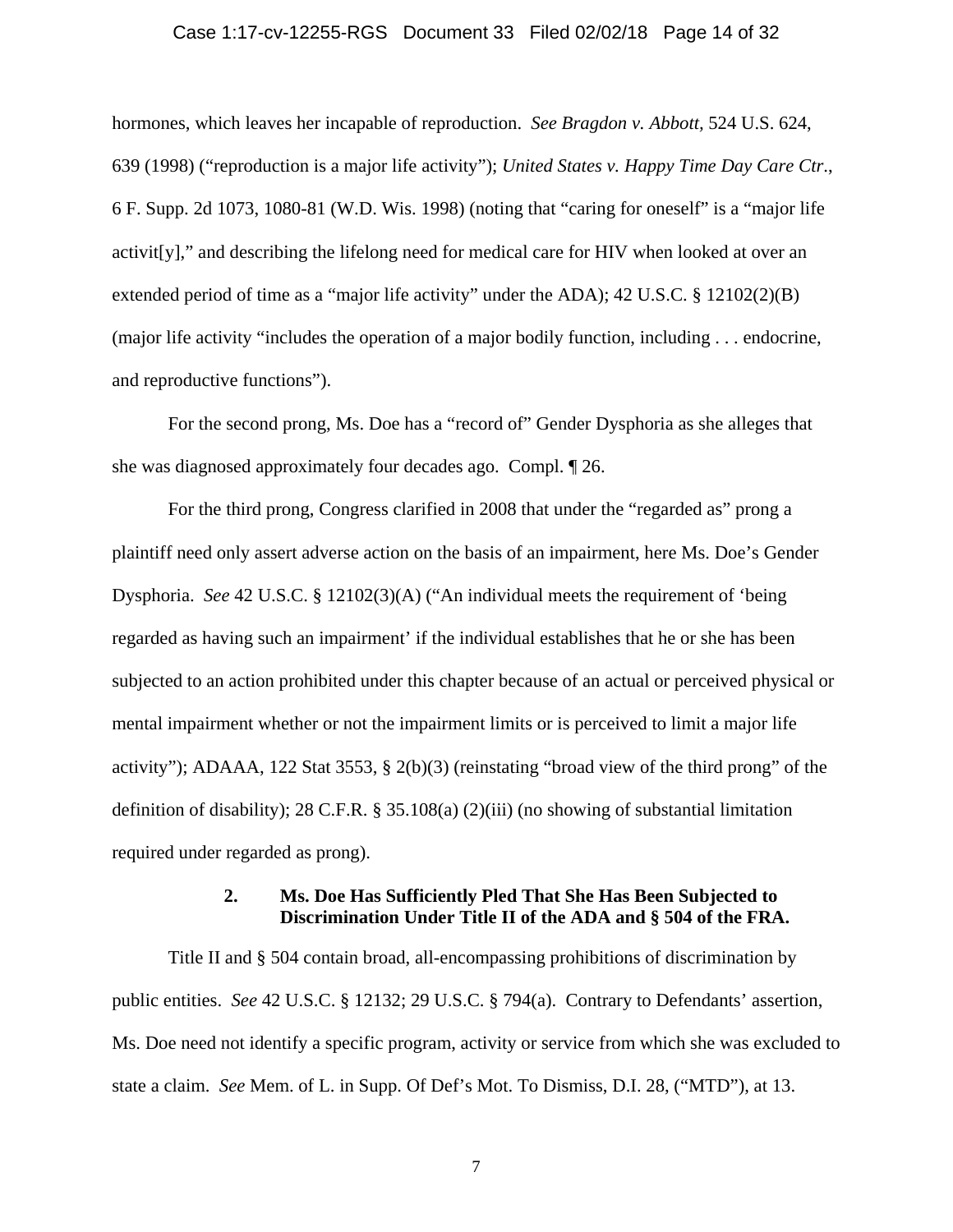"[T]he language of Title II's anti-discrimination provision does not limit the ADA's coverage to conduct that occurs in 'programs, services, or activities' . . . . [I]t is a catch-all phrase that prohibits discrimination by a public entity, regardless of context." *See Innovative Health Systems v. City of White Plains*, 117 F.3d 37, 44-45 (2d Cir. 1997), *superseded on other grounds by Zervos v. Verizon N.Y*., 252 F.3d 163, 171 n.7 (2d Cir. 2001). *See also Noel v. N.Y. City Taxi & Limousine Comm'n*, 687 F.3d 63, 68 (2d Cir. 2012) ("[T]he phrase 'services, programs, or activities' has been interpreted to be 'a catch-all phrase that prohibits all discrimination by a public entity.'"); *Hason v. Med. Bd. of California*, 279 F.3d 1167, 1172–73 (9th Cir. 2002) ("[T]he ADA's broad language brings within its scope anything a public entity does."); *Yeskey v. Com. of Pa. Dep't of Corr.*, 118 F.3d 168, 170-71 (3rd Cir. 1997), *aff'd sub nom*, *Pa, Dep't of Corr. v. Yeskey*, 524 U.S. 206, 210 (1998) (stating that "[t]he statutory definition of '[p]rogram or activity' in Section 504 indicates that the terms were intended to be all-encompassing," and broadly interpreting Section 504 and Title II of the ADA to "appl[y] to anything a public entity does"). Defendants' conclusory statements that Ms. Doe has failed to show discrimination by reason of Gender Dysphoria ignores *both* the plain statutory language of the statute *and* the facts pled, misapprehending the nature of Gender Dysphoria and its treatment. *See, e.g., Phipps v. Sheriff of Cook County,* 681 F. Supp. 2d 899, 916 (N.D. Ill. 2009); *Jaros v. Illinois Dep't of Corr.*, 684 F.3d 667, 672 (7th Cir. 2012) ("Although incarceration is not a program or activity, ... . showers made available to inmates are.").

Ms. Doe has asserted facts supporting three separate theories of liability. First, Ms. Doe pled sufficient facts to show she was "subjected to discrimination . . . by reason of her disability [Gender Dysphoria]" under the statutory prohibition of disparate treatment.<sup>4</sup> Ms. Doe is a

<sup>&</sup>lt;sup>4</sup> Title II regulations prohibit the outright denial of the benefits of a prison's programs; providing unequal, different, or separate opportunity to participate in programs, services or entities; and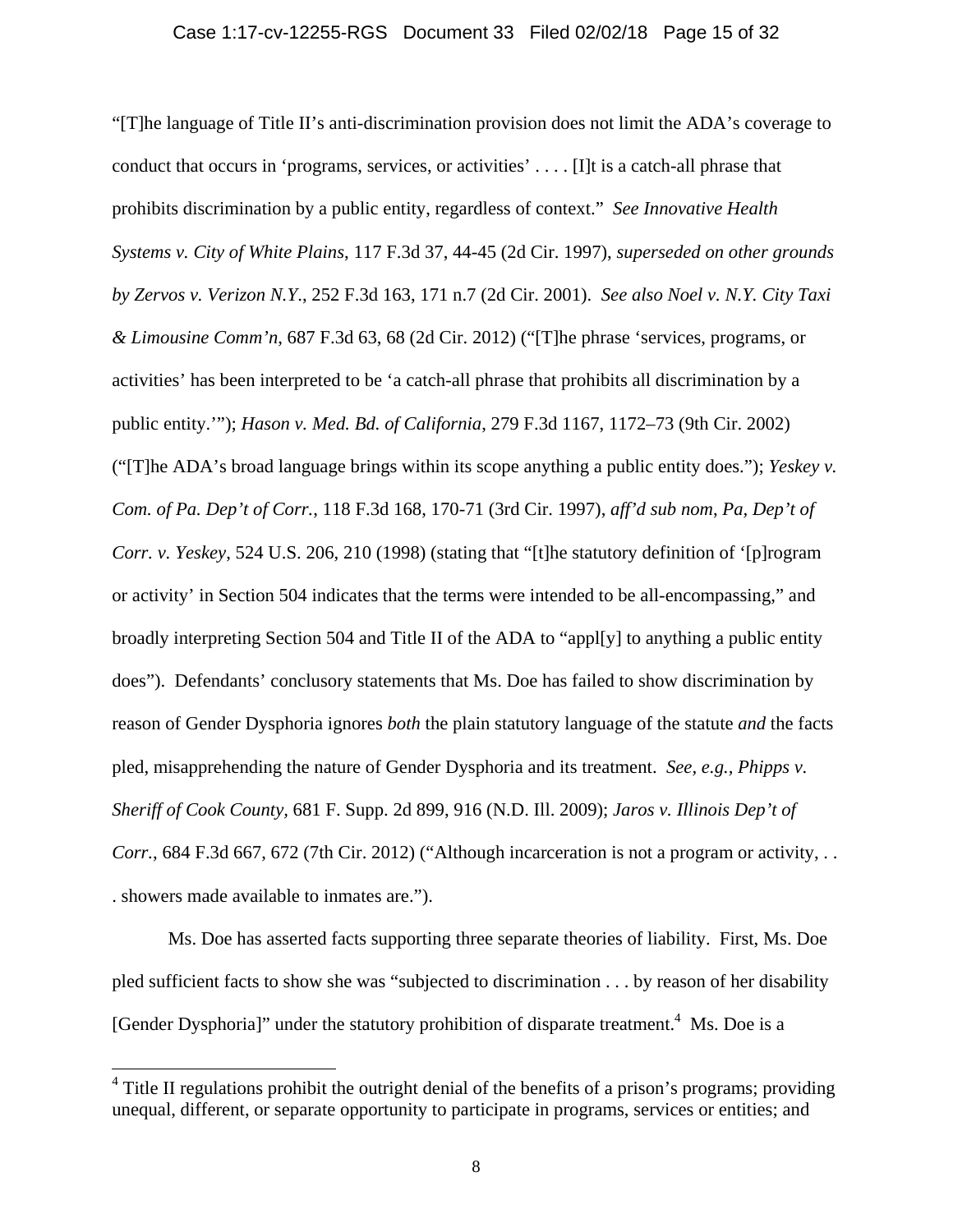#### Case 1:17-cv-12255-RGS Document 33 Filed 02/02/18 Page 16 of 32

woman with Gender Dysphoria. All women – except those with Gender Dysphoria – are housed in the women's prison. This is plainly discrimination "by reason of" Ms. Doe's Gender Dysphoria. *See, e.g., Henderson v. Thomas*, 913 F. Supp. 2d 1267, 1276 (M.D. Ala. 2012) (determining that Alabama Department of Corrections excluding HIV-positive inmates from all prison and work-release facilities except for one violated the ADA and FRA).

Further, because of having and receiving treatment for Gender Dysphoria, Ms. Doe is a woman, has a female gender identity and a female body. She has alleged a set of facts by which she will be able to show that she has female breasts, body fat distribution consistent with that typically associated with females, a feminized voice from the impact of hormones on her vocal chords, softened skin, and diminished body hair. *See, e.g.* Compl. ¶¶ 5, 33, 40. As a result, she is treated disadvantageously relative to other inmates at MCI-Norfolk who do not suffer from Gender Dysphoria. For example, when her naked body is seen by male inmates and searched by male guards, she is subjected to sexual harassment, violations of privacy, personal indignities, and the risk of sexualized violence. Compl. ¶¶ 33-40. Male inmates at MCI-Norfolk are not subjected to these same experiences because they have the same gender identity as the guards who search them. Ms. Doe is subjected to them because she is a woman with Gender Dysphoria housed in a men's prison. For this reason, Ms. Doe can show disparate treatment because of her Gender Dysphoria.

Second, Ms. Doe states a claim that Defendants' criterion for gender-based housing classifications, *see* Compl. ¶ 62, based on a person's assigned sex or genitals has a disparate impact on inmates with Gender Dysphoria whose treatment plans do not include genital surgery. The language and legislative history of Title II prohibits policies or practices that have the effect

using eligibility criteria that screen out or tend to screen out people with disabilities. 28 C.F.R. §  $35.130(b)(1)$ , (2) & (8).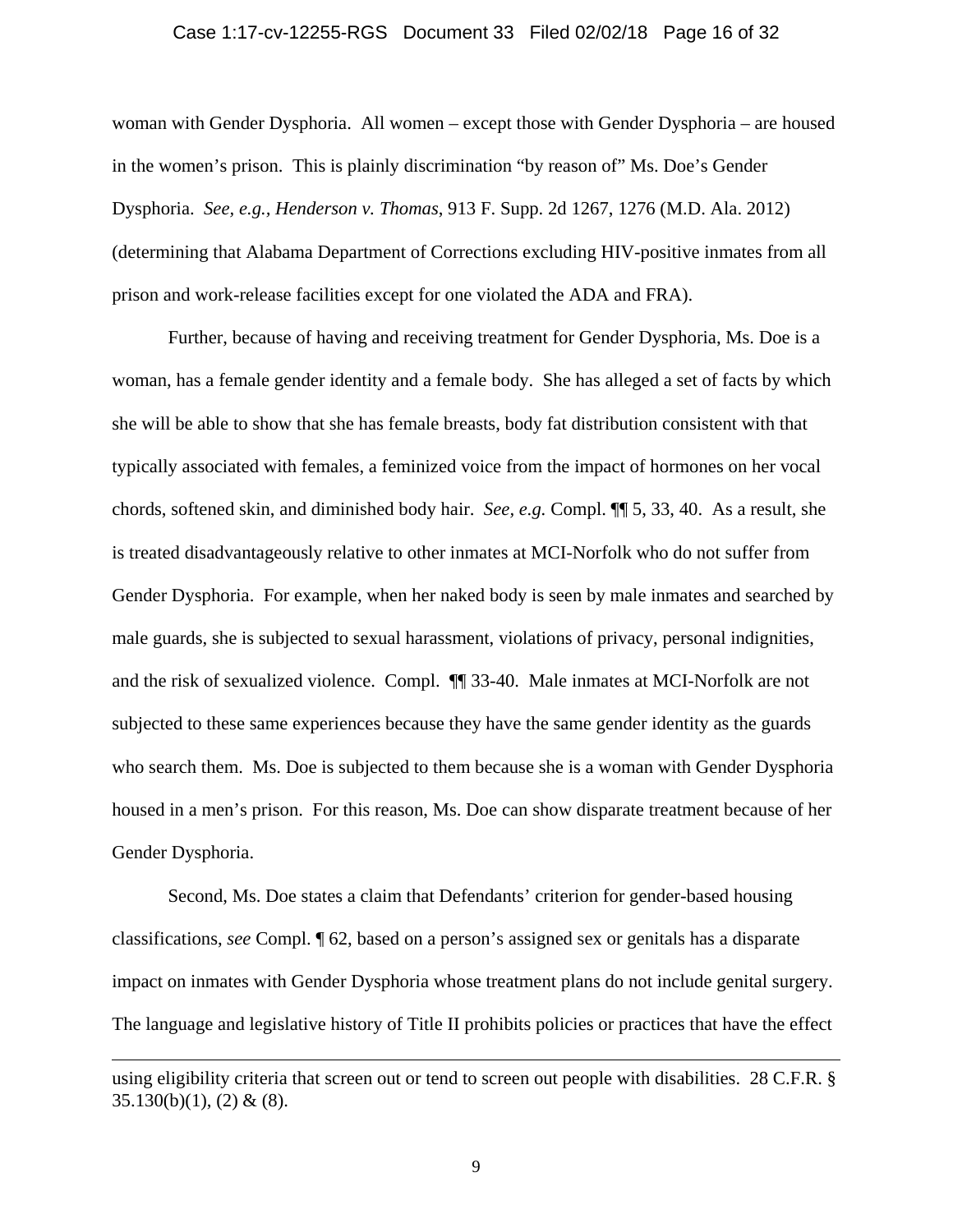#### Case 1:17-cv-12255-RGS Document 33 Filed 02/02/18 Page 17 of 32

of discriminating against an individual with a disability.<sup>5</sup> A classification and treatment rule based on assigned birth sex or genitals undermines the medical needs of inmates with Gender Dysphoria by forcing them into an environment in which every aspect of their lives is contrary to their prescribed treatment. Further, it forces an individual such as Ms. Doe to endure overt sexual abuse and harassment, and the risk of sexual assault, because males in a gendersegregated setting view her as a sexual object. The same classification rule does not similarly adversely affect individuals without Gender Dysphoria who are placed in a facility, unlike Ms. Doe, consistent with their gender identity and lived experiences as men or women.

Third, Ms. Doe has pled sufficient facts that she has been denied reasonable accommodations for her Gender Dysphoria. Title II regulations require a public entity to "make reasonable modifications in policies, practices, or procedures when the modifications are necessary to avoid discrimination on the basis of disability, unless the public entity can demonstrate that making the modifications would fundamentally alter the nature of the service,

<sup>5</sup> *See Wis. Cmty. Servs. v. City of Milwaukee,* 465 F.3d 737, 753 (7th Cir. 2006) (en banc) ("defendant's rule disproportionately impact[ing] disabled people" actionable under Title II); *Crowder v. Kitagawa*, 81 F.3d 1480, 1483-84 (9th Cir. 1996) (discussing Congressional intent to "cover both intentional discrimination and discrimination as a result of facially neutral laws" that "deny disabled persons public services disproportionately due to their disability"); *Ability Ctr. Of Greater Toledo v. City of Sandusky*, 181 F. Supp. 2d 797, 800 (N.D. Ohio 2001) ("The Statutory language prohibiting discrimination and the definition of a 'qualified individual with a disability' do not necessarily require an intent to discriminate . . . [but include] taking action that has the effect of discriminating against an individual with a disability"); *Matthews v. Commonwealth Edison Co.*, 128 F.3d 1194, 1196 (7th Cir. 1997). A helpful discussion of the availability of disparate impact theory under Title II is contained in Margo Schlanger, *How the ADA Regulates and Restricts Solitary Confinement for People with Mental Disabilities*, AM. CONST. SOC'Y FOR L. & POL'Y, May 2016, at 6-7**.** Professor Schlanger notes that the ADA's Title II regulations include language that supports a disparate impact theory of liability. *Id.* ("The ADA's Title II regulations include two uses of the word 'effect,' which unambiguously reference a disparate impact theory of liability") (citing 28 C.F.R. §§ 35.130(b)(3)(i)-(ii)).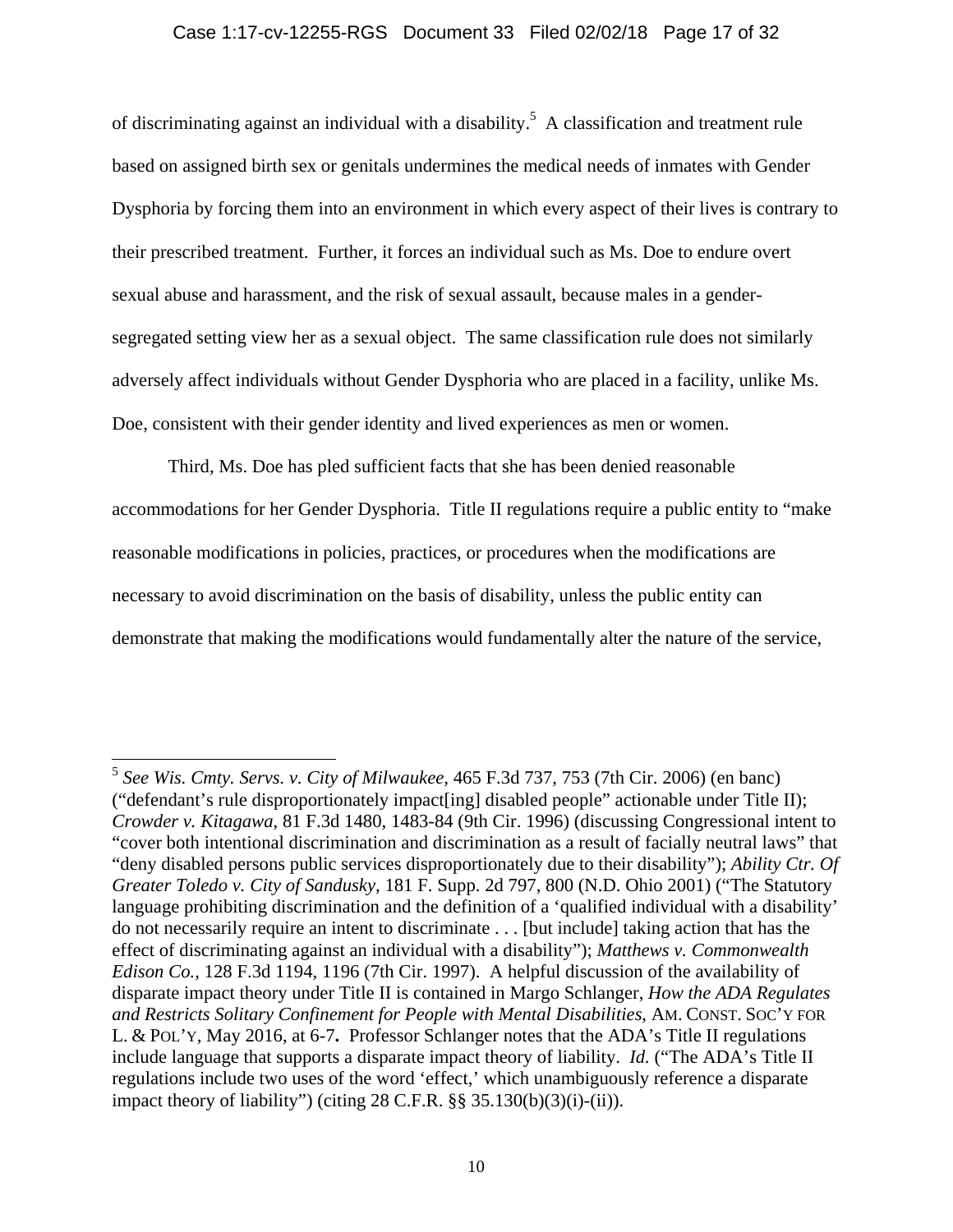#### Case 1:17-cv-12255-RGS Document 33 Filed 02/02/18 Page 18 of 32

program, or activity." 28 C.F.R. § 35.130(b)(7)(i); *see also* 29 C.F.R. § 1614.203(d)(3).<sup>6</sup> A plaintiff states a claim for a denial of reasonable accommodation when she alleges facts to show that the prison has refused to alter some prison policy or practice that results in interference with an inmate's medical treatment. For example, in *Lonergan v. Fla. Dep't of Corr*., 623 F. App'x 990, 991 (11th Cir. 2015), a dermatologist ordered that an inmate with pre-cancerous skin lesions be provided a hat, sunblock, and be kept out of the sun. Plaintiff requested, *inter alia*, a transfer to a prison where no required activities are conducted outdoors in the sun. *Id.* The Eleventh Circuit reinstated plaintiff's "reasonable accommodation" claim, noting in the ADA context, "a prisoner's transfer from or to a particular prison may become relevant when prison officials attempt to determine what constitutes a 'reasonable accommodation.'" *Id.* at 993-94.7

Ms. Doe has alleged denial of reasonable accommodations necessary to her medical care including being transferred to a women's prison, granted limited privacy while showering, strip searched by guards of the same gender, referred to using her female name and female pronouns. *See* Compl. ¶¶ 3 (treatment for Gender Dysphoria is "to live consistently with one's gender identity"), 5 ("To avoid debilitating psychological dysfunction and distress, Ms. Doe must be able to live consistently with her female gender identity. . . . Defendants have undermined Ms. Doe's ability to live as a woman . . . in direct contravention of established treatment recommendations"), 41 ("Jane Doe's inability to shower without the presence of men has exacerbated her Gender Dysphoria and disrupted her treatment"), 55 (Ms. Doe has requested

 $6$  "Fundamental alteration" is an affirmative defense that is not appropriate for consideration on a motion to dismiss. *See, e.g., Harvard University*, 2016 WL 3561622, at \*11.

<sup>7</sup> *See also Nattiel v. Tomlinson*, 2017 WL 5799233, at \*5-7 (N.D. Fla. July 13, 2017) (plaintiff with asthma successfully alleged substantial risk of injury that other inmates were not subjected to by failure to provide reasonable accommodation to forego use of chemical agents in restraint); *Levesque v. State of New Hampshire*, 2010 WL 2367346, at \*34 (D.N. H. May 12, 2010) (claim for disabling skin condition requires provision of special footwear and access to showers sufficient to maintain certain level of cleanliness).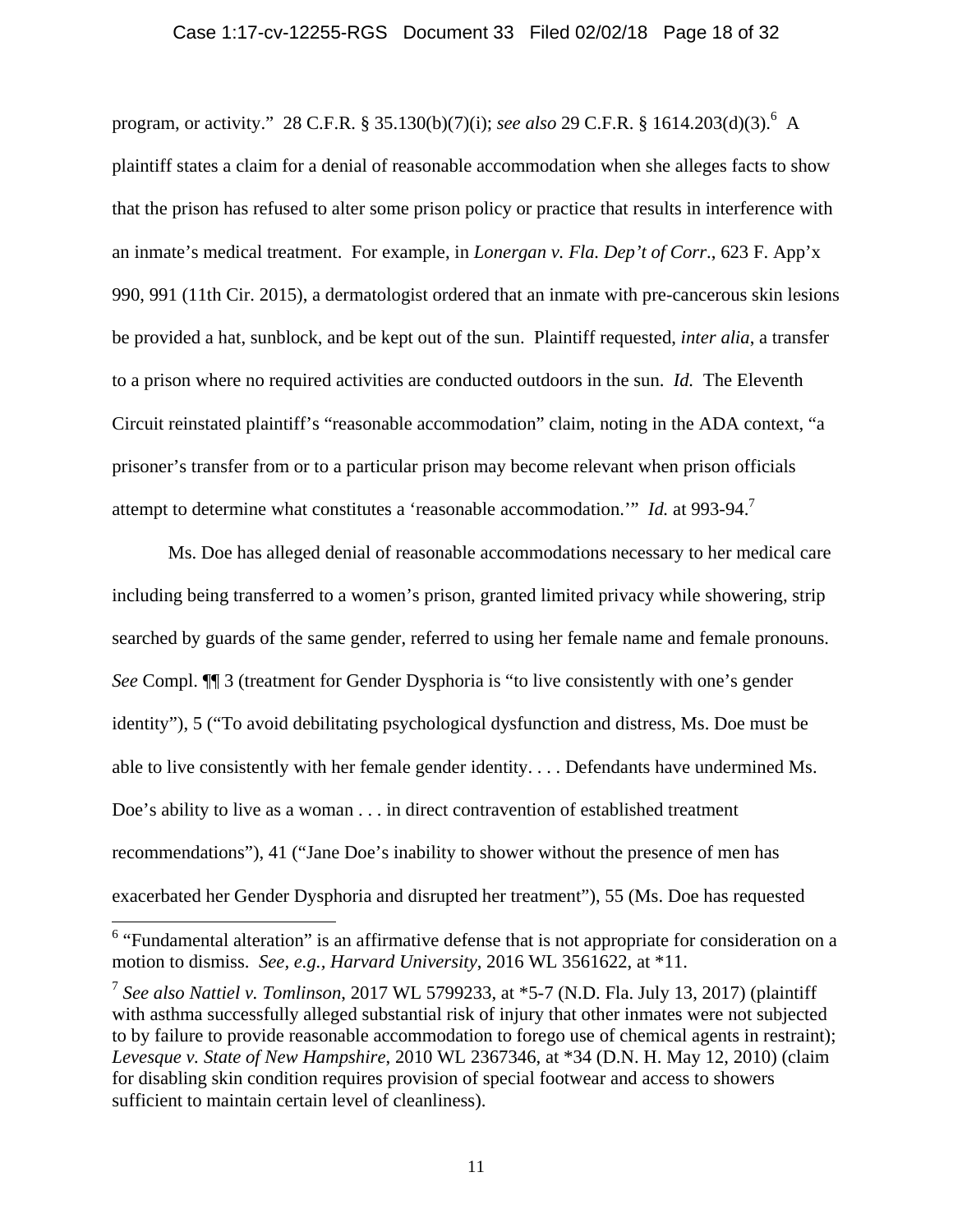#### Case 1:17-cv-12255-RGS Document 33 Filed 02/02/18 Page 19 of 32

accommodations "to ensure that she can meet the single most important treatment goal that she be supported and recognized as a woman"). For this reason, she has alleged a refusal to reasonably accommodate her disability in violation of the ADA and Section 504.

#### **3. Gender Dysphoria is Not Excluded from the ADA.**

Defendants argue that Ms. Doe is foreclosed from pursuing a claim under the ADA based on Gender Dysphoria because the statute and its regulations "specifically exclude[] ... 'gender identity disorders not resulting from physical impairments.'" MTD at 10. Defendants' argument finds no support in the text of the ADA, disregards the plain language of the statute, and therefore is not a reasonable interpretation of the  $ADA$ .<sup>8</sup> But even if it were, Defendants' interpretation results in a categorical exclusion of transgender people from coverage under the ADA that violates constitutional guarantees of equal protection. Such an interpretation is to be avoided under basic principles of statutory interpretation.

## **a. No Exclusion for Gender Dysphoria Appears Anywhere in the Text of the ADA.**

Defendants' argument fails because there is no statutory exclusion for Gender Dysphoria, and gender identity disorder is not the same as Gender Dysphoria. While exclusions from the ADA's definition of disability refer to "gender identity disorders," ("GIDs exclusion"), 42 U.S.C. § 12211(b), they are silent as to Gender Dysphoria. And, as the DSM-V makes clear,

<sup>&</sup>lt;sup>8</sup> No inference as to congressional intent can be drawn from Defendants' point that Congress left intact the GID exclusion when it passed the ADAAA, P. L. No. 110-325 (2008). Congress made clear that the purpose of the Act was to reverse the holdings of specific Supreme Court decisions that had nothing to do with the GID exclusion. *See* P.L. 110-325, Sec. 2 (a) (4)-(8); (b) (2)-6). The Act addressed nothing more.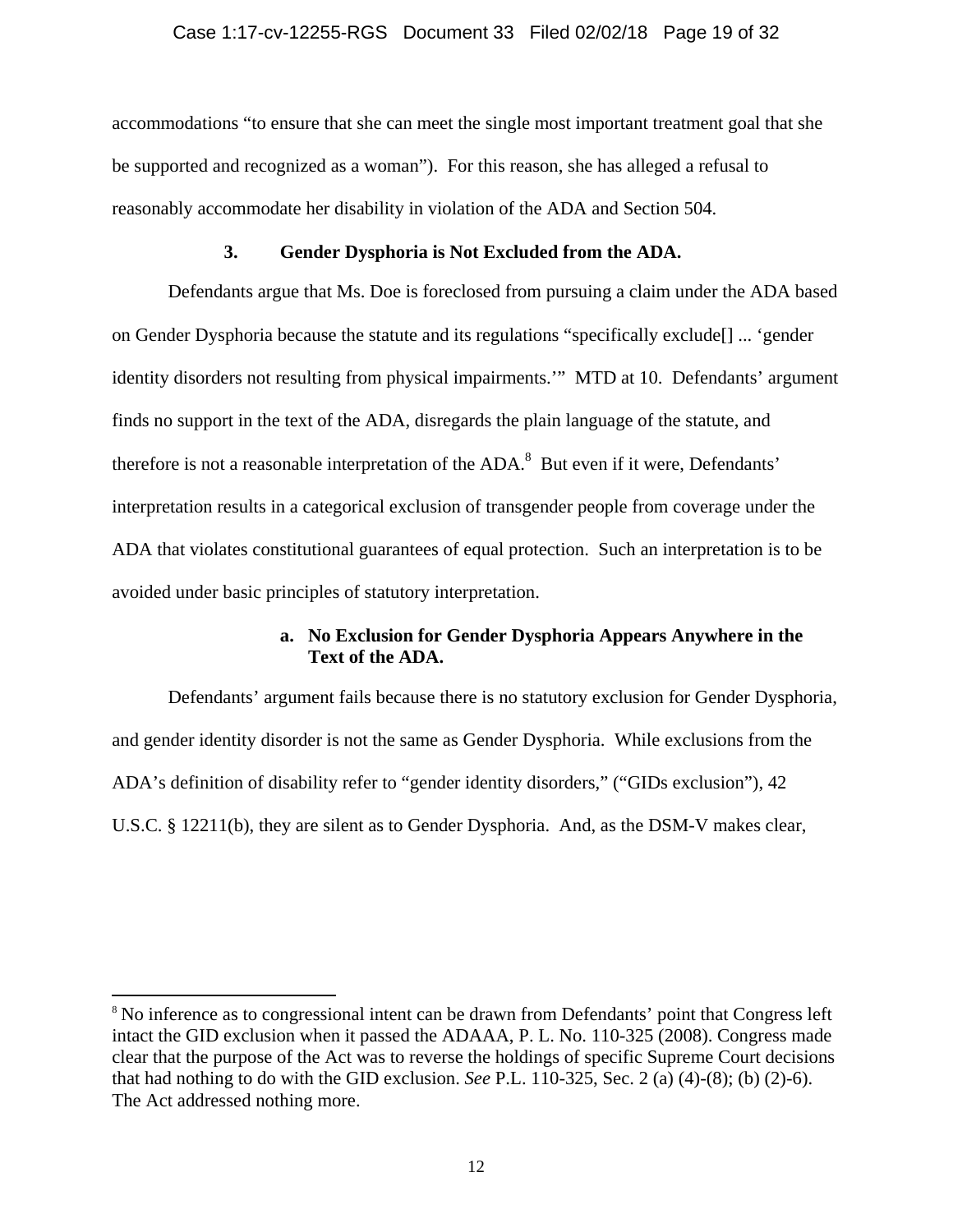Gender Dysphoria is different from gender identity disorder in key ways.<sup>9</sup> Accordingly, this Court should reject Defendants' argument that rests on equating these two distinct conditions.

Construing the statute consistently with its plain language is required particularly in light of the 2008 amendments to the ADA, which clarify Congress' intent that the definition of disability should "be construed in favor of broad coverage of individuals . . . to the maximum extent permitted . . . ." 42 U.S.C. § 12102(4)(A).<sup>10</sup> Defendants' interpretation of the statute would still result in a categorical exclusion of transgender people from coverage under the ADA, in violation of equal protection, as discussed below.

Defendants' argument based on the exclusion of "gender identity disorders not resulting from physical impairments" ignores that the replacement of the diagnosis of gender identity disorder with Gender Dysphoria in the DSM-V in 2013 was more than semantic; it reflects a substantive difference between the medical conditions themselves. Unlike the outdated diagnosis of gender identity disorder, the hallmark or presenting feature of Gender Dysphoria is *not* a person's gender identity. Rather, it is the clinically significant distress, termed dysphoria, that some people experience as a result of the mismatch between a person's gender identity and their assigned sex.<sup>11</sup>

 $9^9$  Cases upon which Defendants rely were decided prior to 2013, before the diagnosis of Gender Dysphoria appeared in the DSM, and bear no weight. *See, e.g.*, *Doe v. United Consumer Fin. Serv.*, 2001 WL 34350174 (N.D. Ohio, Nov. 9, 2001); *Michaels v. Akai Sec., Inc.*, 2010 WL 2573988 (D. Colo. June 24, 2010); *James v. Ranch Mart Hardware, Inc.*, 1994 WL 731517 (D. Kan. Dec. 23, 1994). Plaintiffs in those cases either did not or could not distinguish their medical conditions from gender identity disorder.

 $10$  Department of Justice regulations implementing the ADA, as amended by the ADAAA, strongly support a broad interpretation of the law. *See* 28 C.F.R. § 35.101(b) ("[T]he definition of 'disability' in [Title II] shall be construed broadly in favor of expansive coverage to the maximum extent permitted by the terms of the ADA.").

<sup>11</sup> *See* AMERICAN PSYCHIATRIC ASSOCIATION, *GENDER DYSPHORIA* 2 (2013), https://www.psychiatry.org/File%20Library/Psychiatrists/Practice/DSM/APA\_DSM-5-Gender-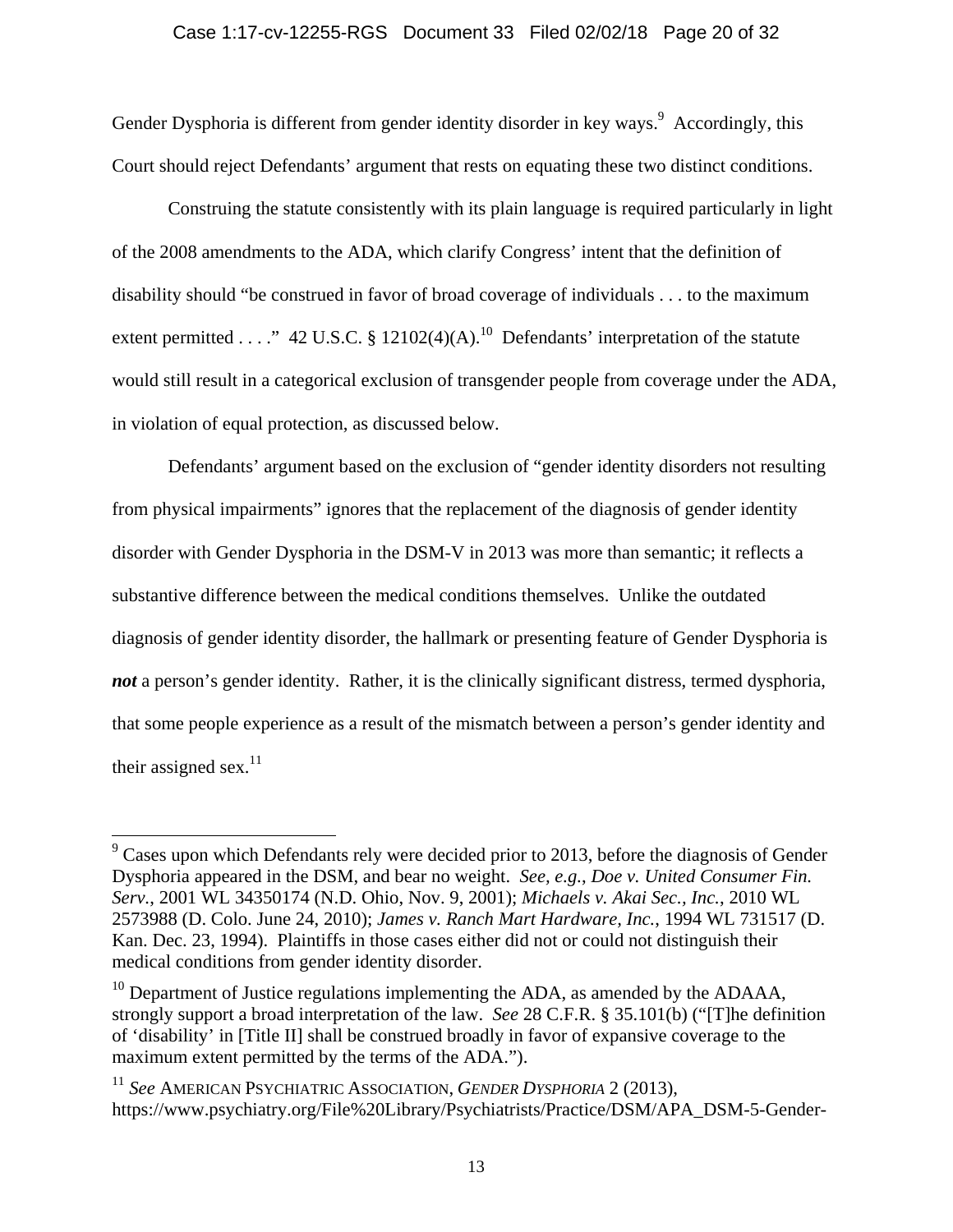#### Case 1:17-cv-12255-RGS Document 33 Filed 02/02/18 Page 21 of 32

Reflecting this distinction, the diagnostic criteria for Gender Dysphoria in the DSM-V are different than those for gender identity disorder. Gender identity disorder had been characterized by a "strong and persistent cross-gender identification" and a "persistent discomfort" with one's sex or "sense of inappropriateness" in the gender role of that sex. *See* DSM-IV at 581. In contrast, Gender Dysphoria is defined as a "marked incongruence" between gender identity and assigned sex, rather than a cross-gender identification *per se*. DSM-V at 452, 814. Even though both gender identity disorder and Gender Dysphoria require clinical distress as an accompanying feature of the diagnosis, Gender Dysphoria focuses on the incongruity of a person's identity and sex and not on cross-gender identification, a significant change in the presenting feature of the diagnosis.

The criteria for Gender Dysphoria, unlike gender identity disorder, also include a "posttransition specifier for people who are living full-time as the desired gender." APA, *GENDER DYSPHORIA* 1. The specifier was "modeled on the concept of full or partial remission," recognizing that treatment can relieve the distress associated with the diagnosis, but that someone who undergoes gender transition to alleviate that distress, putting them in remission, can still have a gender dysphoria diagnosis. DSM-V at 815. Significantly, this substantive change means there are people with Gender Dysphoria that would not meet the criteria for gender identity disorder, underscoring that Gender Dysphoria is a different diagnosis.

Lastly, inclusion of a new and different diagnosis rests upon a growing body of new scientific research showing that Gender Dysphoria has a physical cause. DSM-V includes a new section entitled "Genetic and Physiological," which specifically discusses the genetic and hormonal underpinnings of Gender Dysphoria. *See* DSM-V at 457. These findings, together

Dysphoria.pdf (hereinafter APA, *GENDER DYSPHORIA*) (stating that gender identity disorder connoted "that the patient is 'disordered'").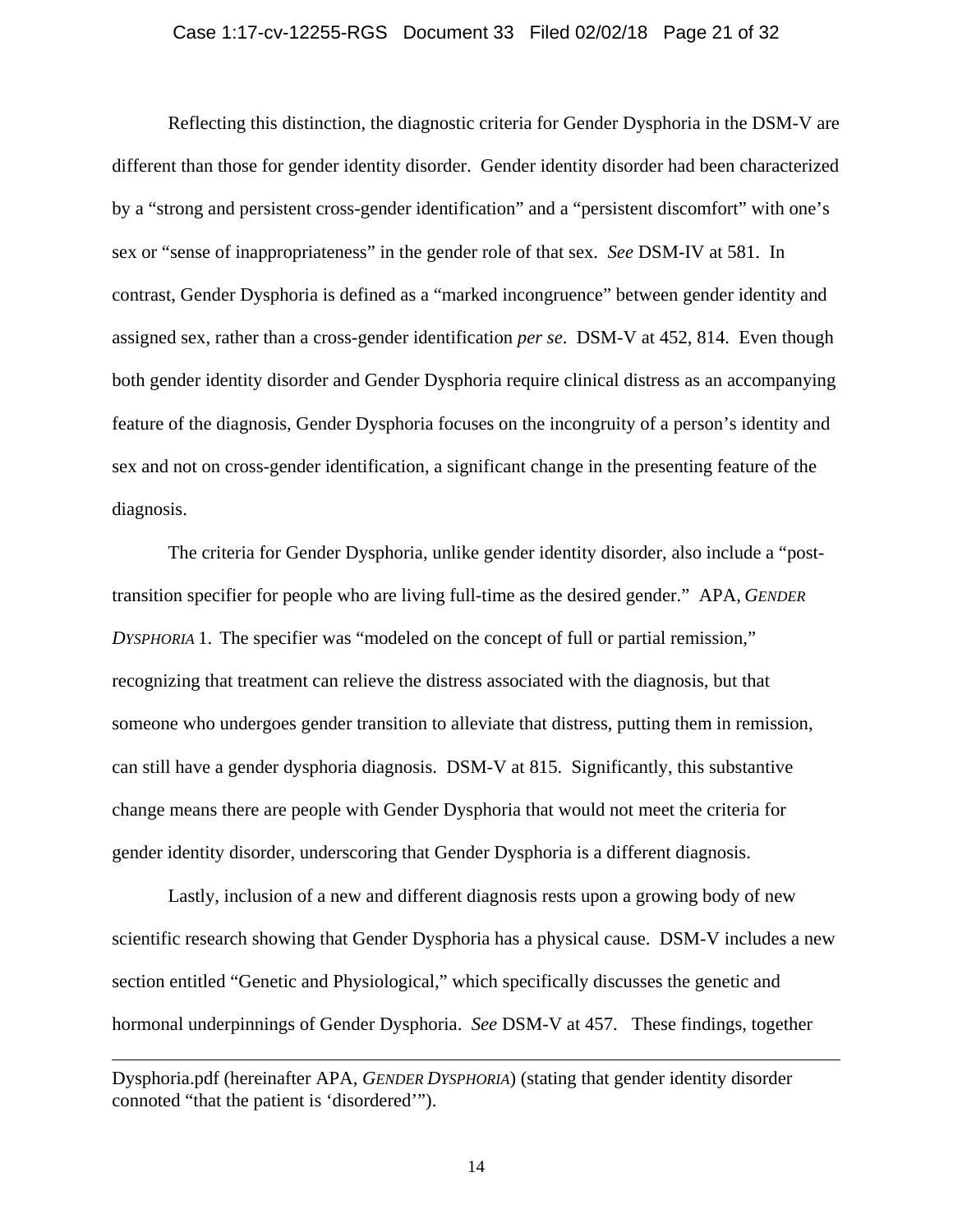#### Case 1:17-cv-12255-RGS Document 33 Filed 02/02/18 Page 22 of 32

with numerous recent medical studies, strongly suggest Gender Dysphoria results from physical impairments or causes. *See* Christine Michelle Duffy, *The Americans with Disabilities Act of 1990 and the Rehabilitation Act of 1973*, *in* GENDER IDENTITY AND SEXUAL ORIENTATION DISCRIMINATION IN THE WORKPLACE: A PRACTICAL GUIDE 16-72 to 16-74 & n.282 (Christine Michelle Duffy ed., Bloomberg BNA 2014) [hereinafter Duffy] (citing numerous medical studies conducted in past eight years that "point in the direction of hormonal and genetic causes for the in utero development of gender dysphoria").

Therefore, even if the GIDs exclusion could be interpreted to exclude all persons with *gender identity disorder* from bringing claims, it does not apply to persons like Ms. Doe with *Gender Dysphoria*, a new and distinct diagnosis.<sup>12</sup>

## **b. Even if Gender Dysphoria is a GID, the ADA's GIDs Exclusion Does Not Apply to All Claims Based on that Condition.**

The ADA excludes "gender identity disorders *not resulting from physical impairments*." 42 U.S.C. § 12211(b)(1) (emphasis added). Therefore, even if this Court were to disregard the significant differences between gender identity disorder and Gender Dysphoria, as Defendants' assert, this Court should not dismiss Plaintiff's claim since, as just noted, she will be able to

 $12$  Recently faced with the same argument presented in Defendants' MTD, the Eastern District of Pennsylvania advanced a separate reason for why the GIDs Exclusion does not apply to Gender Dysphoria. The GIDs Exclusion, the court stated, "refer[s] to only the condition of identifying with a different gender, [and does] not . . . encompass (and therefore exclude from ADA protection) a condition like . . . gender dysphoria, which goes beyond merely identifying with a different gender and is characterized by clinically significant stress and other impairments that may be disabling." *Blatt v. Cabela's Retail, Inc.*, 2017 WL 2178123, at \*2 (E.D. Pa. May 18, 2017). Simply put, the GIDs Exclusion "exclude[es] certain sexual identities from the ADA's definition of disability" – not the "disabling conditions that persons of those identities might have." *Id.* at \*3.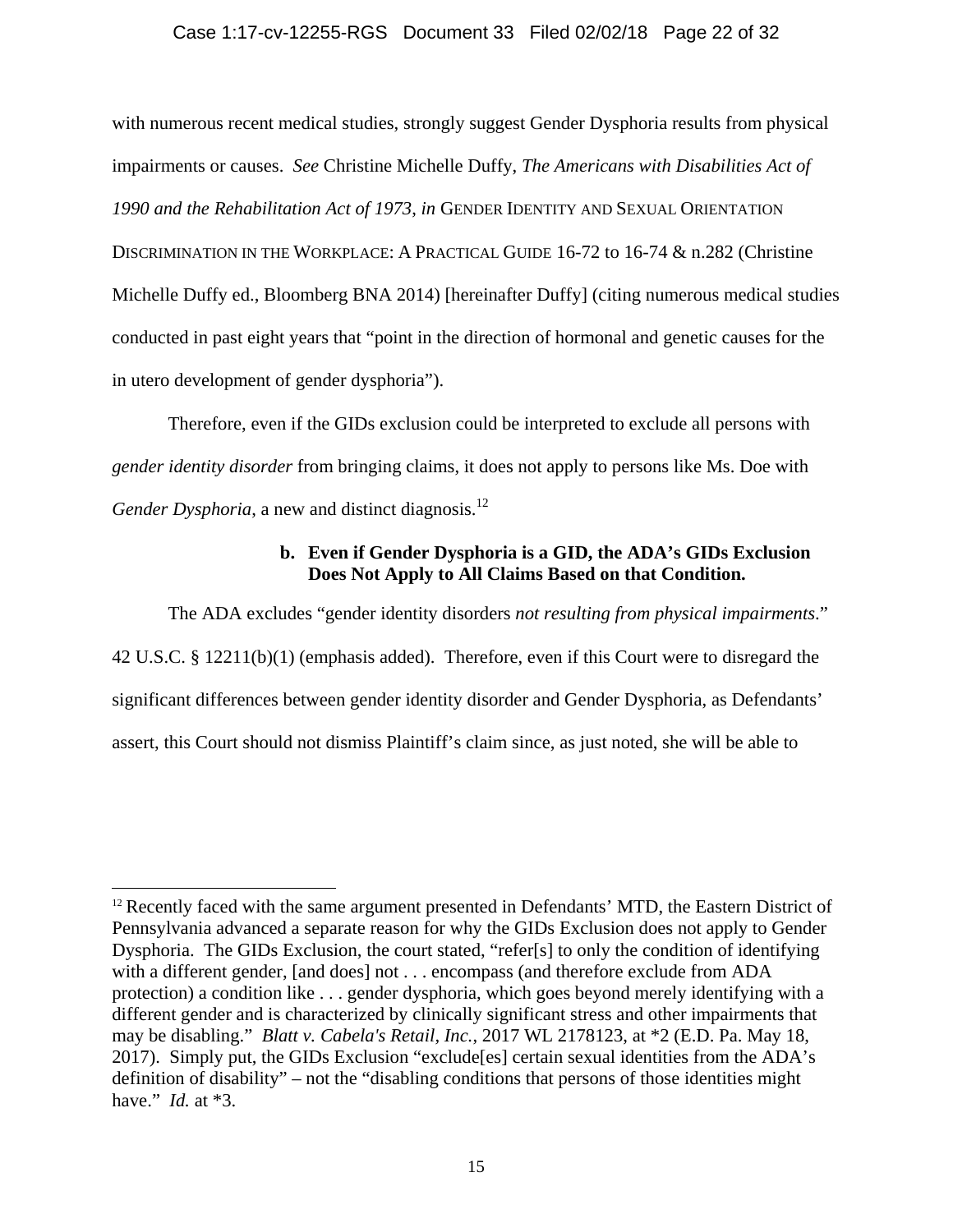show that her medical condition results from a physical impairment. *Id.* The burgeoning

medical research underlying Gender Dysphoria points to a physical etiology.<sup>13</sup>

As the United States recently opined in the case of *Blatt v. Cabela's Retail, Inc.*:

While no clear scientific consensus appears to exist regarding the *specific* origins of gender dysphoria (*i.e.*, whether it can be traced to neurological, genetic, or hormonal sources), the current research increasingly indicates that gender dysphoria has physiological or biological roots. . . . In light of the evolving scientific evidence suggesting that gender dysphoria may have a physical basis, along with the remedial nature of the ADA and the relevant statutory and regulatory provisions directing that the terms "disability" and "physical impairment" be read broadly, the GID Exclusion should be construed narrowly such that gender dysphoria falls outside its scope.

Second Stat. of Int. of the U.S., 2015 WL 9872493 (November 16, 2015 E.D.Pa.) (emphasis added). $^{14}$ 

Because Plaintiff may show that Gender Dysphoria results from a physical impairment,

there is no construction of the GIDs exclusion that supports dismissal of her claim.

# **c. Defendants' View of The GIDs Exclusion Would Violate the Equal Protection Clause.**

Defendants' proposed construction of the GIDs exclusion would preclude an ADA claim

based on *any* medical condition associated with transgender people. Even though the term

"Gender Dysphoria" does not appear in the statute, Defendants contend that the existing

l

exclusion does not simply exclude the stated medical condition, but should be read to exclude all

<sup>13</sup> *See, e.g.*, Duffy at 16-72 to 16-74 & n.282; Aruna Saraswat, MD, Jamie D. Weinand, BA, BS & Joshua D. Safer, MD, *Evidence Supporting the Biologic Nature of Gender Identity*, 21 ENDOCRINE PRACTICE 199, 199-202 (Feb.2, 2015) (providing a review of data in support of a "fixed, biologic basis for gender identity" and concluding that "current data suggest a biologic etiology for transgender identity").

<sup>&</sup>lt;sup>14</sup> The United States has maintained this position in two additional cases. See Stat. of Int. of U.S. at 2-3, *Doe v. Dzurenda*, No. 3:16-CV-1934 (D. Conn. Oct. 27, 2017), ECF No. 57; Stat. of Int. of U.S. at 2-3, *Doe v. Arrisi*, No. 3:16-cv-08640 (D.N.J. July 17, 2017), ECF No. 49.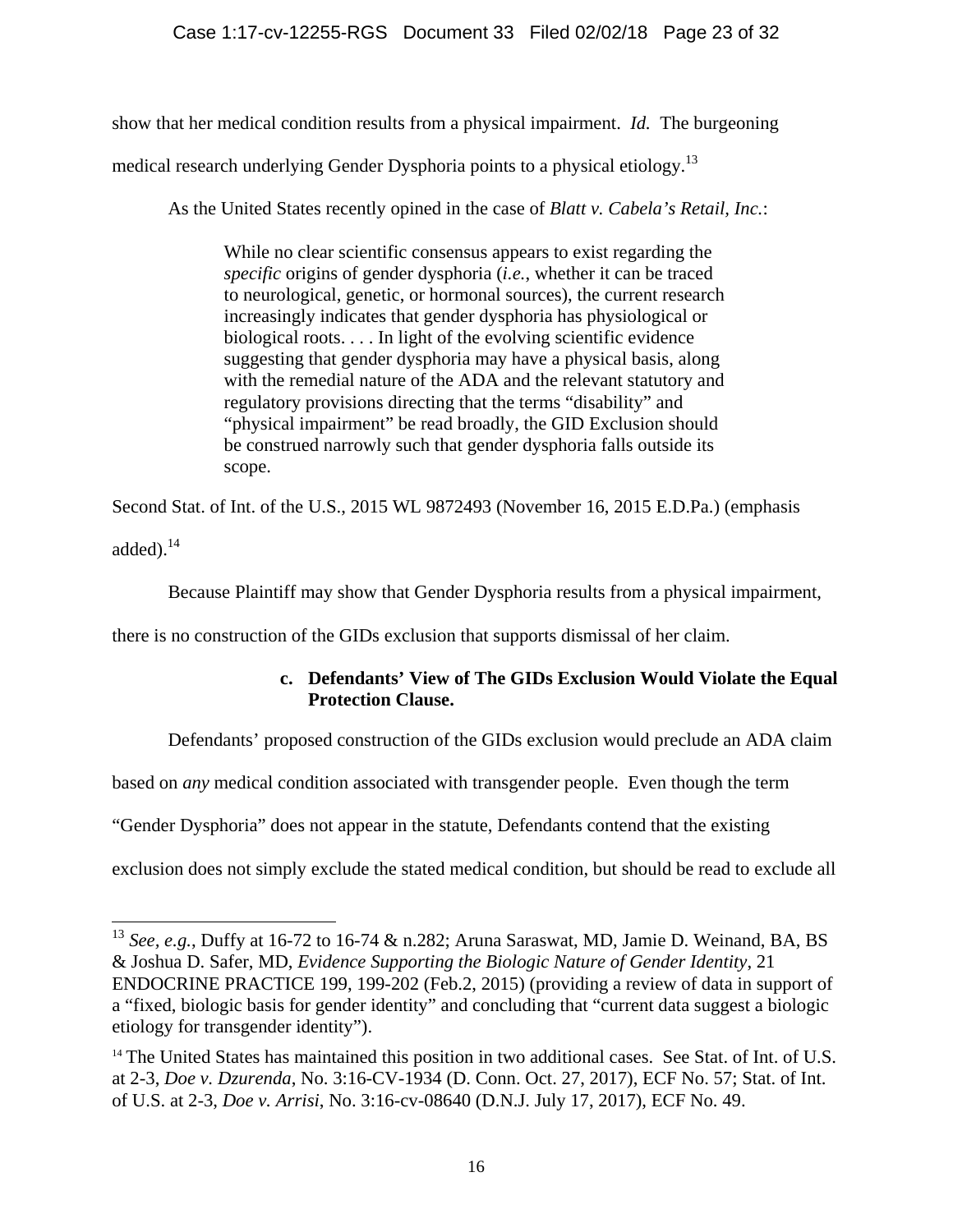#### Case 1:17-cv-12255-RGS Document 33 Filed 02/02/18 Page 24 of 32

transgender-related health conditions, thereby creating a facially discriminatory classification. Further, under well-settled law, courts must, where possible, construe statutes to avoid rendering them unconstitutional. *United States v. Dwinells*, 508 F.3d 63, 70 (1st Cir. 2007) ("between two plausible constructions of a statue, an inquiring court should avoid a constitutionally suspect one in favor of a constitutionally uncontroversial alternative").

Here, construing the GIDs exclusion as Defendants argue creates a sweepingly broad and discriminatory exclusion from the ADA's protection for transgender people. Policies that target transgender individuals constitute a suspect classfication under the United States Supreme Court's four-factor test and are therefore, subject to strict scrutiny. First, "hostility and discrimination that transgender individuals face in our society today is well-documented." *Adkins v. City of New York*, 143 F. Supp. 3d 134, 139 (S.D.N.Y. 2015); *Brocksmith v. United States*, 99 A.3d 690, 698 n.8 (D.C. 2014); *see also Doe 1 v. Trump*, 2017 WL 4873042, at \*27 (D.D.C. Oct. 30, 2017) ("As a class, transgender individuals have suffered, and continue to suffer, severe persecution and discrimination."); *Whitaker By Whitaker v. Kenosha Unified Sch. Dist. No. 1 Bd. of Educ.*, 858 F.3d 1034, 1051 (7th Cir. 2017) ("There is no denying that transgender individuals face discrimination, harassment, and violence because of their gender identity."); Prison Rape Elimination Act, 28 C.F.R. § 115.5-501 (acknowledging "the particular vulnerabilities of inmates who are LGBTI or whose appearance or manner does not conform to traditional gender expectations"). Second, the incongruence transgender people experience between their assigned sex and gender identity "bears no relation to ability to contribute to society." *Adkins*, 143 F. Supp. 3d at 139; *Trump*, 2017 WL 4873042, at \*27 ("the Court is aware of no argument or evidence suggesting that being transgender in any way limits one's ability to contribute to society"). Third, being transgender is an immutable distinguishing characteristic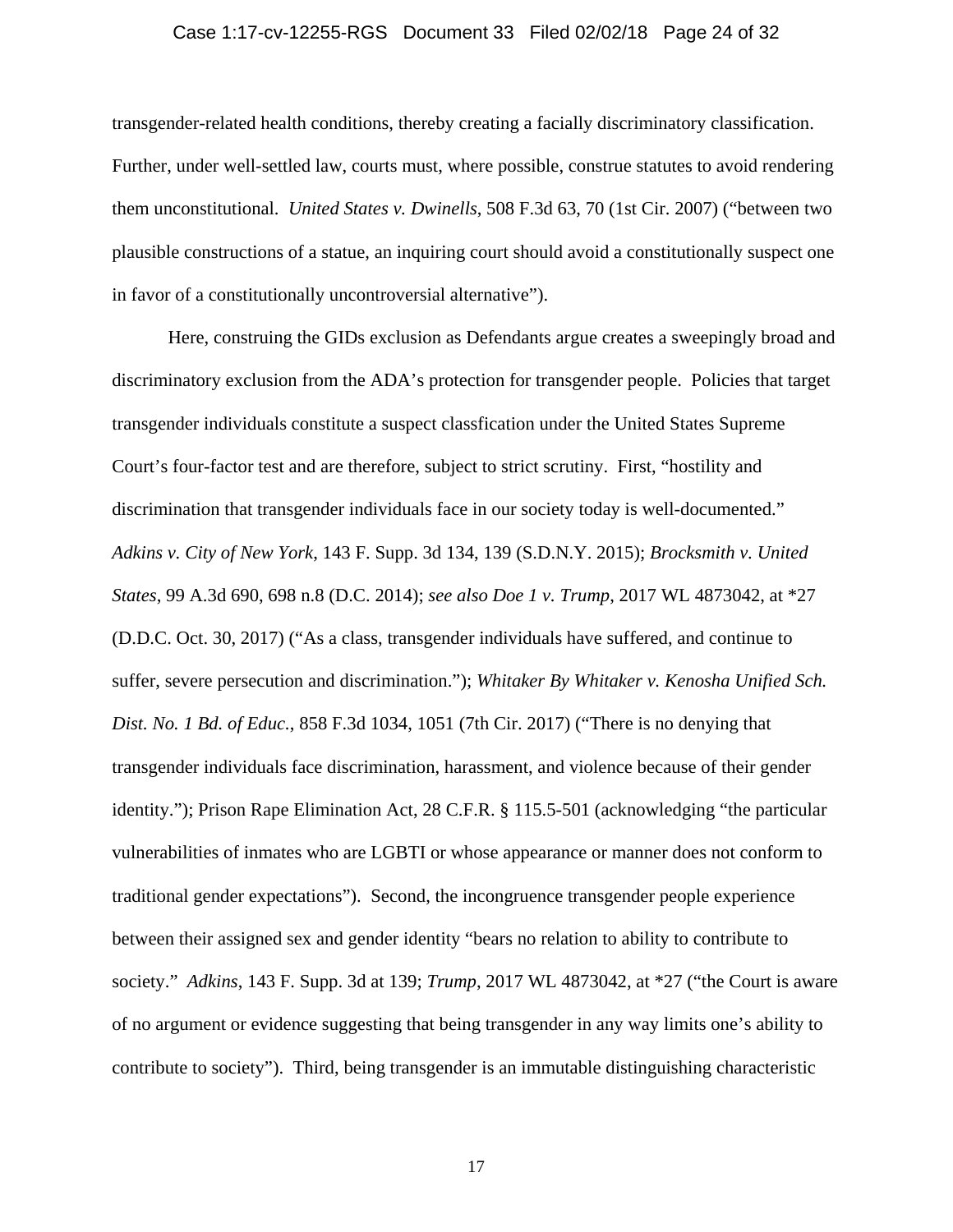#### Case 1:17-cv-12255-RGS Document 33 Filed 02/02/18 Page 25 of 32

that is core to a person's identity. *Adkins*, 143 F. Supp. 3d at 139. And fourth, transgender people are a minority at 0.6% of the adult population and lack political power. *Id.* at 139; *Trump*, 2017 WL 4873042, at \*27 ("transgender people as a group represent a very small subset of society lacking the sort of political power other groups might harness to protect themselves from discrimination").

Apart from the four factor test, Defendants' construction of the statute to exclude all transgender people warrants heightened scrutiny because a transgender classification is sexbased. *See Trump*, 2017 WL 4873042, at \*28 ("well-established that gender-based discrimination includes discrimination based on non-conformity with gender stereotypes."); *Schwenk v Hartford*, 204 F.3d 1187, 1200-02 (9th Cir. 2000) (holding that discrimination based on a person's transgender status is sex-based discrimination); *Whitaker*, 858 F.3d at 1051 (applying heightened scrutiny in case brought by transgender student challenging school bathroom policy); *Glenn v. Brumby*, 663 F.3d 1312, 1317 (11th Cir. 2011) (holding that discrimination against a transgender individual because of her gender-nonconformity is sex discrimination); *Smith v. City of Salem*, Ohio, 378 F.3d 566, 577 (6th Cir. 2004) (same); *Fabian v. Hosp. of Cent. Conn.*, 172 F. Supp. 3d 509, 527 (D. Conn. 2016) (same); *Schroer v. Billington*, 577 F. Supp. 2d 293, 308 (D.D.C. 2008) (discrimination against transgender woman was "literally discrimination 'because of . . . sex'"). A wall of established precedent recognizes that transgender-based classifications are subject to heightened review.<sup>15</sup>

<sup>15</sup> *See, e.g.*, *Adkins*, 143 F. Supp. 3d at 139-40 (S.D.N.Y. 2015); *Bd. Of Educ. Of the Highland Local Sch. Dist. v. United States Dep't of Educ.*, 208 F. Supp. 3d 850, 872-77 (S.D. Ohio 2016); *Trump*, 2017 WL 4873042, at \*27-28 (holding the transgender community satisfies the criteria for heightened review); *Evancho v. Pine–Richland Sch. Dist.*, 237 F.Supp.3d 267, 288 (W.D. Pa. 2017) (holding that "all of the indicia for the application of the heightened intermediate scrutiny standard are present" for transgender individuals); *Karnoski v. Trump*, 2017 WL 6311305, at \*7 (W.D. Wash. Dec. 11, 2017); *Stone v. Trump*, 2017 WL 5589122, at \*15 (D. Md. Nov. 21, 2017); *Stockman v. Trump*, No. EDCV 17-1799 JGB (KKx) (C.D. Cal. Dec. 22, 2017).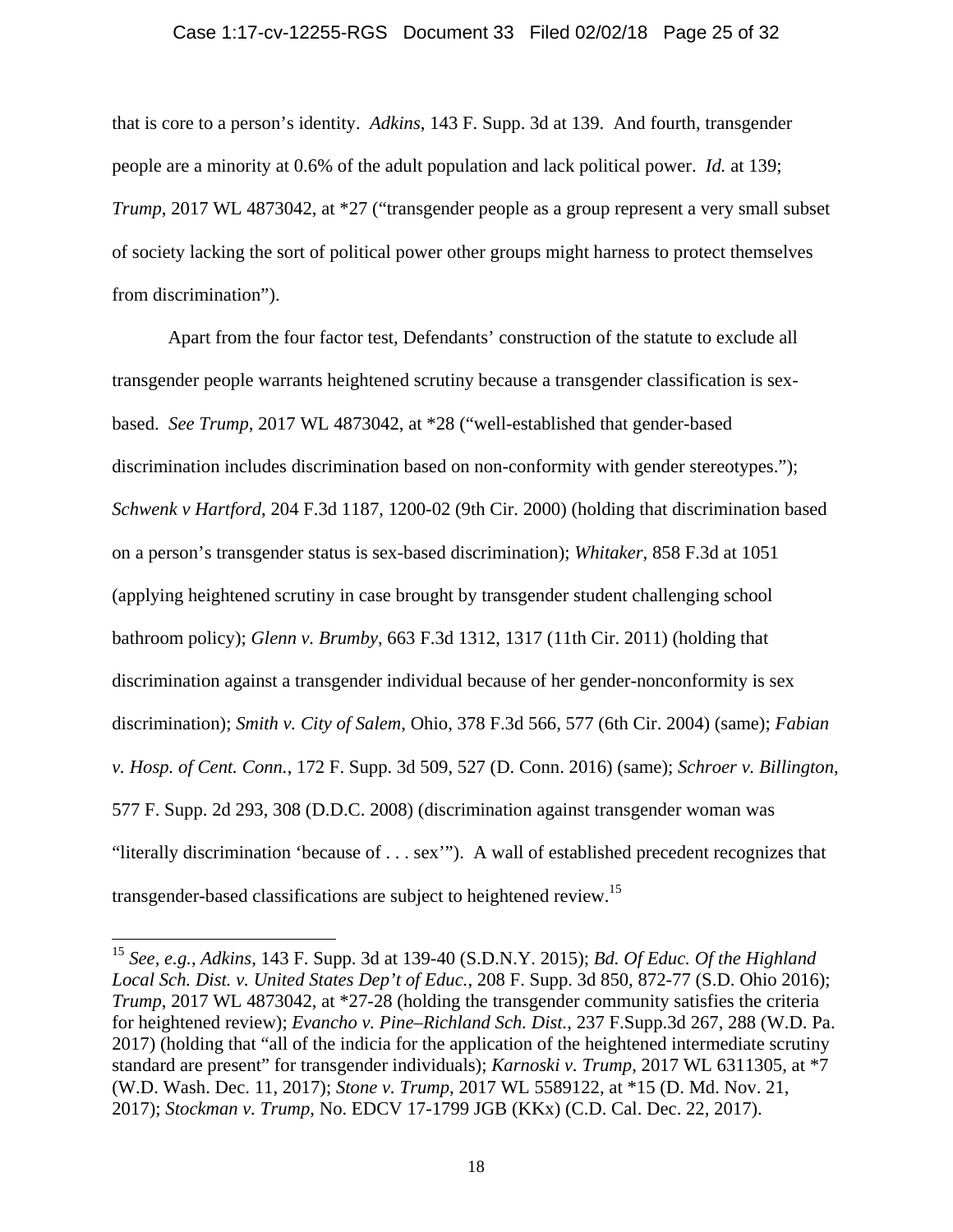#### Case 1:17-cv-12255-RGS Document 33 Filed 02/02/18 Page 26 of 32

Circuit courts agree that transgender discrimination is sex-based whether because it reflects sex-stereotypes, or because the root of the discrimination is based on a person's change of sex or assigned sex at birth. *See, e.g.*, *Rosa v. Park W Bank Trust Co.*, 214 F.3d 213, 215-16 (1st Cir. 2000). The First Circuit was among the first to recognize that disparate treatment against a person for being transgender or having a gender identity that does not match a person's assigned birth sex is sex-based. *See Rosa*, 214 F.3d at 215-16. Numerous circuits have since agreed, often citing the First Circuit's case in support. *See, e.g.*, *Whitaker*, 858 F.3d at 1049 (7th Cir.); *Glenn*, 663 F.3d at 1317 (11th Cir.); *Smith*, 378 F.3d at 574 (6th Cir.). Accordingly, at a mininimum, to defend its broad construction of the ADA exclusion, Defendants must show that there is an important or exceedingly persuasive justification for the exclusion of transgender people from the ADA's scope and that the exclusion is substantially related to that interest. Because there is not even a legitimate interest in excluding transgender people from the law's protection, much less an important or compelling one, Defendants' argument fails.

The GIDs exclusion fails under any level of review because it reflects animus toward a disfavored group. The legislative history associated with the GIDs exclusion is replete with evidence of animus, including statements that erroneously equate medical conditions associated with being transgender with moral failure. *See, e.g.*, 135 Cong. Rec. S10734-02, 1989 WL 183115 (daily ed. Sep. 7, 1989) (statement of Sen. Armstrong) ("I could not imagine the [ADA] sponsors would want to provide a protected legal status to somebody who has such [mental] disorders, particularly those [that] might have a moral content"); *id.* at S10765-01, 1989 WL 183216 (statement of Sen. Helms) ("What I get out of all of this is here comes the U.S. Government telling the employer that he cannot set up any moral standards for his business"); *see also id.* (statement of Sen. Rudman) ("In short, we are talking about behavior that is immoral,

19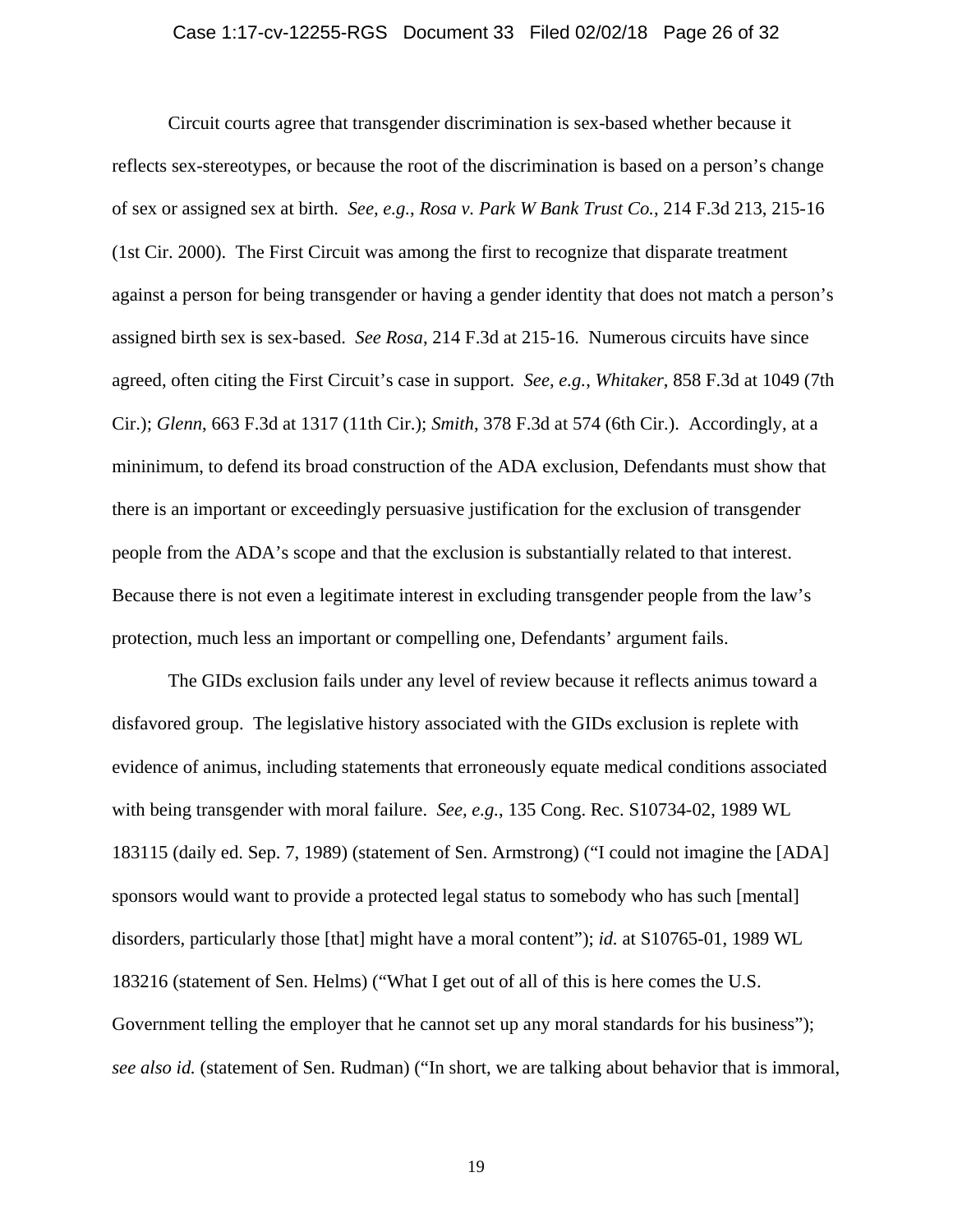#### Case 1:17-cv-12255-RGS Document 33 Filed 02/02/18 Page 27 of 32

improper, or illegal and which individuals are engaging in of their own volition, admittedly for reasons we do not fully understand." $b^{16}$ .

Such moral animus against transgender people is plainly insufficient to constitute a compelling, important, or even legitimate governmental interest. *See Romer v. Evans*, 517 U.S. 620, 634-35 (1996) (concluding that "a bare . . . desire to harm a politically unpopular group cannot constitute a *legitimate* governmental interest" – much less a compelling or important one) (quoting *U.S. Dep't of Agric. v. Moreno*, 413 U.S. 528, 534 (1973)) (emphasis in original). For that reason alone, Defendants' proposed construction cannot survive review.

## **C. Ms. Doe States a Claim for a Violation of Equal Protection Under the Fourteenth Amendment and 42 U.S.C. § 1983 in Counts III and VIII of the Complaint.**

Ms. Doe's complaint alleges sufficient facts to support an equal protection claim in at least two ways. First, she has alleged facts to show that all women prisoners in DOC facilities without Gender Dysphoria or who are not transgender are housed at MCI-Framingham, strip searched by women correctional officers, and allowed to shower and use toilet facilities outside of the presence of men. She has also alleged sufficient facts to show that incarcerated individuals without Gender Dysphoria or who are not transgender are not subjected to the kinds of sexual harassment, violation, and indignities that result from being a transgender inmate housed exclusively based on the individual's birth sex or genitals without regard to the person's gender identity or the fact of having undergone gender transition.

Defendants turn equal protection analysis on its head by insisting that Ms. Doe must allege that she is treated differently than other inmates *with* Gender Dysphoria. MTD at

<sup>16</sup> *See also* Kevin M. Barry et al., *A Bare Desire to Harm: Transgender People and the Equal Protection Clause*, 57 B.C. L. Rev. 507, 574 (2016) ("Senators Armstrong, Helms, and Rudman repeatedly invoked immorality as the justification for the transgender exclusions, decrying the ADA's coverage of "sexually deviant behavior.").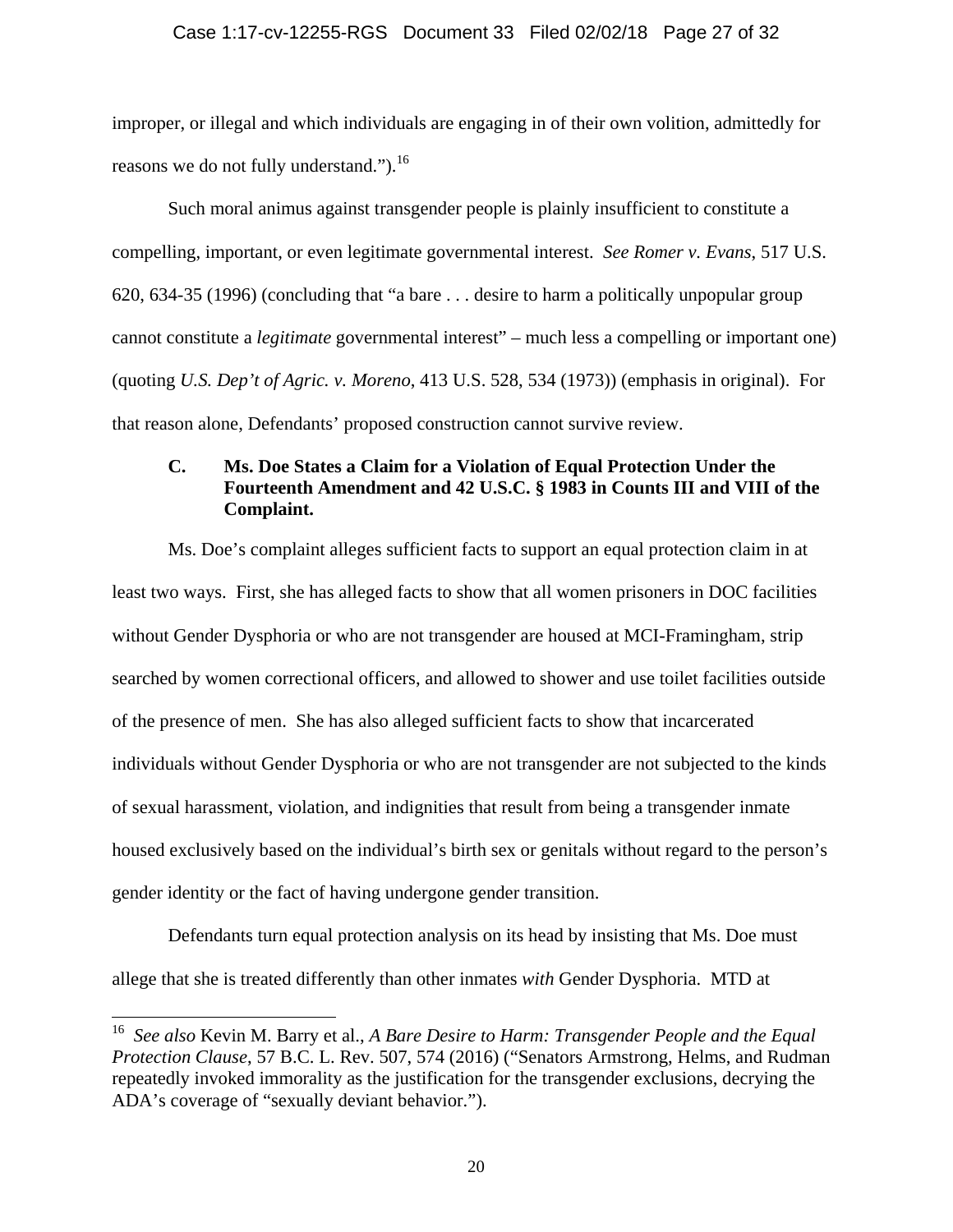#### Case 1:17-cv-12255-RGS Document 33 Filed 02/02/18 Page 28 of 32

17. Defendant's argument ignores that plaintiff's claim is based on class membership and mistakenly moves for dismissal because she may not meet the standard for proving a "class of one" claim. But the so-called "class of one" equal protection analysis applies only where "*the plaintiff did not allege membership in a class or group.*" *Vill. of Willowbrook v. Olech*, 528 U.S. 562, 564 (2000) (emphasis added). In *Freeman v. Town of Hudson*, 714 F.3d 29, 38 (1st Cir. 2013), the First Circuit analyzed a "class of one" claim only after noting that plaintiffs claimed "no membership in a protected class." Here, the proper equal protection analysis calls for a comparison between a person in the targeted class and a similarly situated person *not* in the targeted class. Because Plaintiff's claim alleges facts which will show that Defendants maintain policies that discriminate against transgender inmates on the basis of sex, Gender Dysphoria, and transgender status, she may proceed under ordinary class-based equal protection analysis. *Johnson v. California*, 543 U.S. 499, 505-09 (2005) (applying strict scrutiny to race-based challenge to unwritten double celling policy).

## **D. Ms. Doe States a Claim for a Violation of Due Process Under the Fourteenth Amendment and 42 U.S.C. § 1983 In Counts IV and VIII of the Complaint.**

Plaintiff's allegations also properly state a claim for violations of procedural and substantive due process. First, Ms. Doe's liberty interest in not being confined in a men's prison, with the constant affront to her very existence and the unique unending risk of harm that such confinement entails, gives rise to a procedural due process claim. State regulations create a liberty interest if they impose a form of restraint that represents an "atypical and significant hardship on the inmate in relation to the normal incidents of prison life." *Sandin v. Conner*, 515 U.S. 472, 484 (1995). Such is undeniably the case here. The ongoing harms and heightened potential for victimization that come with being a woman housed in a men's prison give rise to a liberty interest, particularly where such placement is indefinite, where Ms. Doe's placement in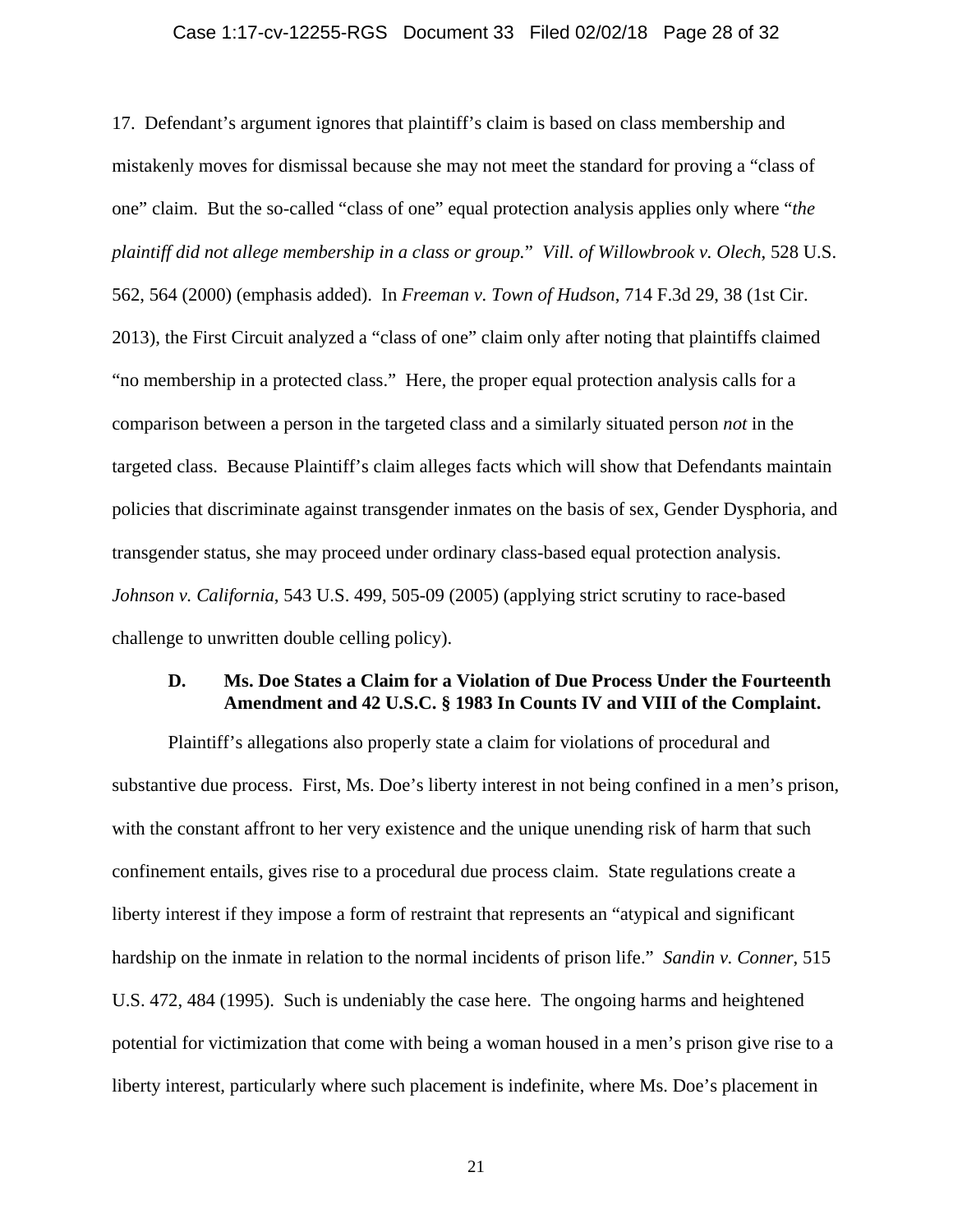#### Case 1:17-cv-12255-RGS Document 33 Filed 02/02/18 Page 29 of 32

the men's prison is not necessary for safety. *See Wilkinson v. Austin*, 545 U.S. 209, 224 (2005) (indefinite placement in supermax facility, even if facility's conditions are necessary, gives rise to liberty interest in avoiding such placement).

Even if state regulations did not already create a liberty interest, Ms. Doe would still have one because the restraint in question – requiring her to be housed in a men's prison, where it is foreseeable that she would be openly discriminated against, harassed and threatened – clearly creates an "atypical and significant hardship" on Ms. Doe that so exceeds the "normal incidents of prison life" that it gives rise to due process protection by its own force. *Sandin*, 515 U.S. at 484. Her confinement in a male facility implicates due process because of the atypical hardship it imposes on her and the departure it represents from the experiences of other prisoners. *See id.* (citing cases finding due process protection in transfer to mental hospital or involuntary administration of psychotropic medication to prisoner).<sup>17</sup>

Where there is a liberty interest, the question in a procedural due process claim is whether the process afforded to the plaintiff is sufficient. The Complaint firmly alleges that in Ms. Doe's case, it is not. Ms. Doe is faced with an administration that has categorically rejected her requests to be considered for placement at MCI-Framingham, the DOC's facility for female prisoners. Compl. ¶ 62. DOC policy requires case-by-case assessments of housing assignments with consideration of, *inter alia*, individual safety, criminal and disciplinary history, treatment needs, and vulnerability to sexual victimization, as well as the prisoner's own views concerning

<sup>17</sup> The DOC's own policy acknowledges how unusual Ms. Doe's circumstances are. *See* Massachusetts Department of Correction: Identification, Treatment and Correctional management of Inmates Diagnosed with Gender Dysphoria, 103 DOC 652, Att. B ("Risk of Victimization" factors on internal housing form include "Is or perceived to be transgender, intersex, Gender Dysphoria . . .").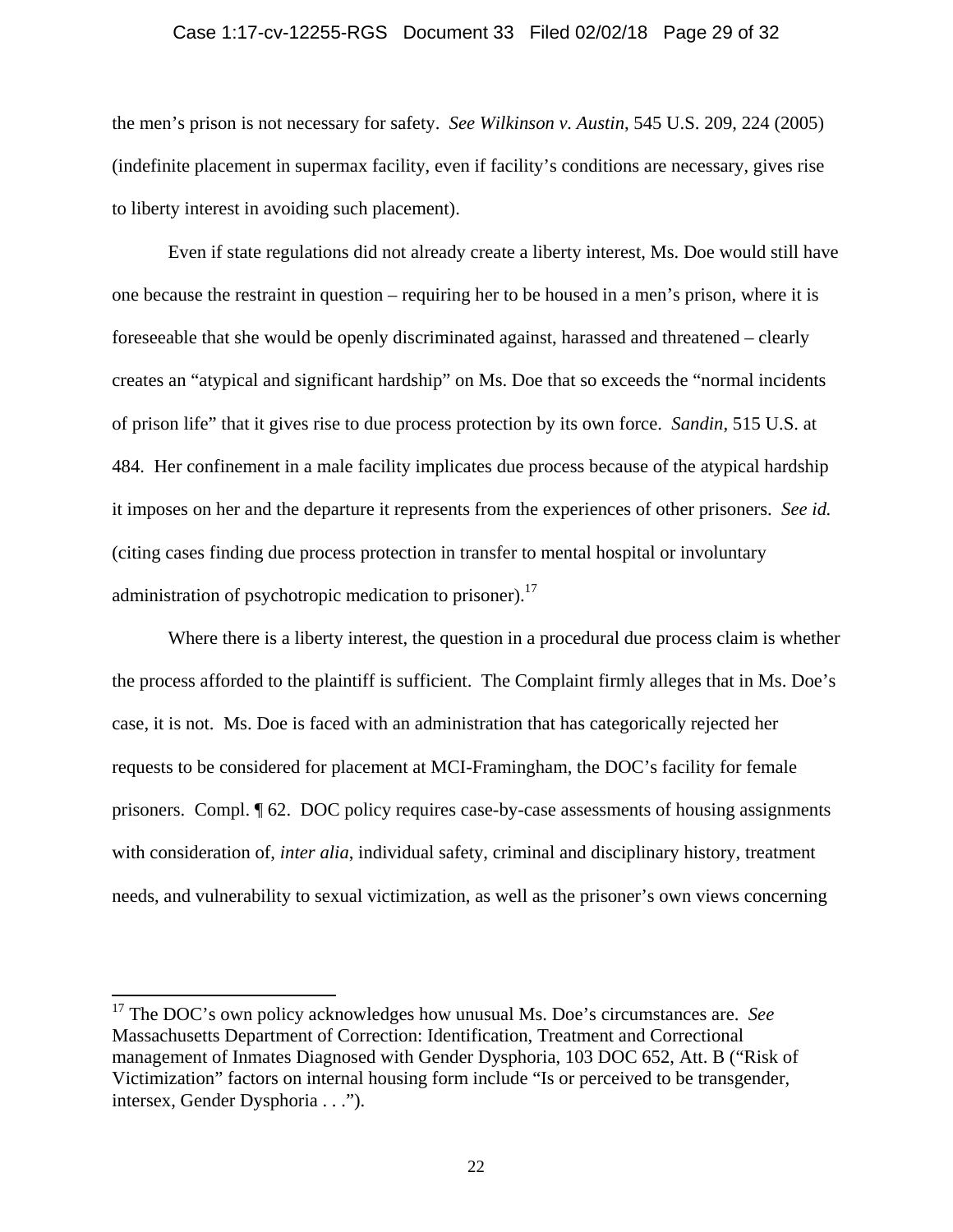her safety. 103 DOC 652.09(A).<sup>18</sup> By alleging her housing requests received no individualized consideration, in violation of DOC's own rules, Ms. Doe's complaint states a procedural due process claim.

Second, as alleged in the Complaint, the persistent sexual harassment and constant affront to her long-standing identity as a woman that Ms. Doe experiences, as a direct result of her placement in a men's prison, would also prove a violation of substantive due process. To place a woman in a men's prison, subjecting her to a known increased risk of sexual harm and to intentionally place her in an environment that inherently denies her the identity-affirming treatment required by her Gender Dysphoria is the type of government action that is clearly improper "regardless of the fairness of the procedures" afforded to her. *Gonzalez-Fuentes v. Molina*, 607 F.3d 864, 880 (1<sup>st</sup> Cir. 2010) (quoting *Daniels v. Williams*, 424 U.S. 327, 331 (1986)). Government action violates substantive due process if it is "so egregious, so outrageous, that it may fairly be said to shock the conscience." *Id.* (quoting *County of Sacramento v. Lewis*, 523 U.S. 833, 847 n.8 (1998)). Analysis of whether certain conduct shocks the conscience is fact-specific and unique to the circumstances of the particular case. *Id.* at 881. Because Plaintiff's complaint include sufficient allegation to prove facts that support her claim, this Court should deny Defendants' motion.

#### **CONCLUSION**

For the foregoing reasons, Plaintiff Jane Doe requests that the Court deny Defendants' Motion to Dismiss.

 $18$  This policy closely tracks, and presumably is intended to adhere to, federal regulations implementing the Prison Rape Elimination Act. *See* 28 C.F.R. § 115.42; 103 DOC 519.02 ("The Department shall embrace the [PREA] standards").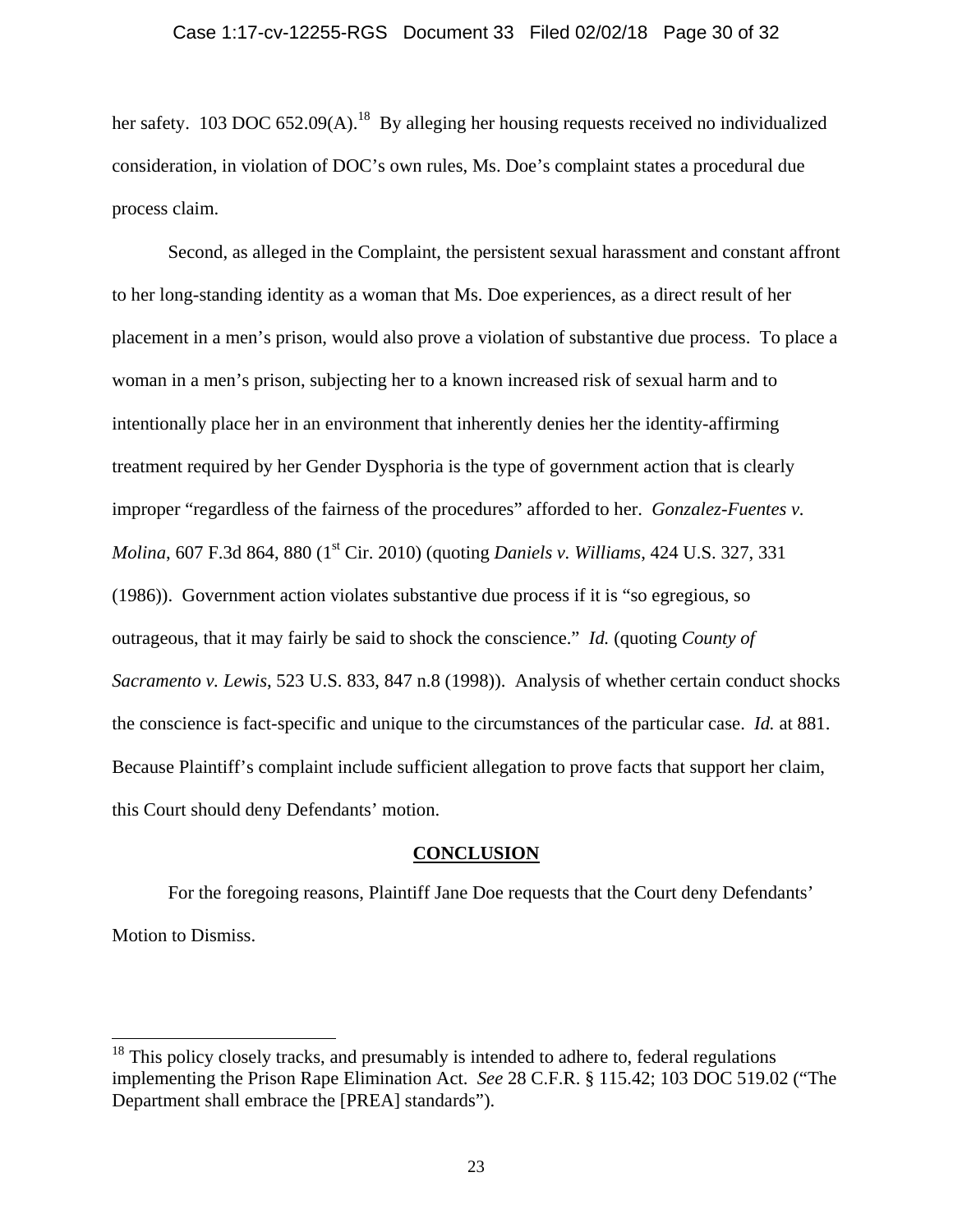/s/ J. Anthony Downs\_\_\_\_\_\_\_\_ J. Anthony Downs (BBO# 552839) Tiffiney F. Carney (*pro hac vice*  pending) Louis L. Lobel (BBO# 693292) Ashley E. Moore (BBO# 694731) GOODWIN PROCTER LLP 100 Northern Avenue Boston, Massachusetts 02210 Tel.: +1 617 570 1000 E-mail: jdowns@goodwinlaw.com tcarney@goodwinlaw.com llobel@goodwinlaw.com amoore@goodwinlaw.com

Jennifer Levi (BBO# 562298) Bennett Klein (BBO# 550702) GLBTQ Legal Advocates & Defenders 30 Winter Street, STE 800 Boston, Massachusetts 02108 Tel.: +1 617 426 1350 Email: jlevi@glad.org bklein@glad.org

Elizabeth Matos (BBO# 671505) Joel Thompson (BBO# 662164) Prisoners' Legal Services 10 Winthrop Square, 3rd Floor Boston, MA 02110 Tel.: +1 617 482 6383 E-mail: lmatos@plsma.org jthompson@plsma.org

Dated: February 2, 2018